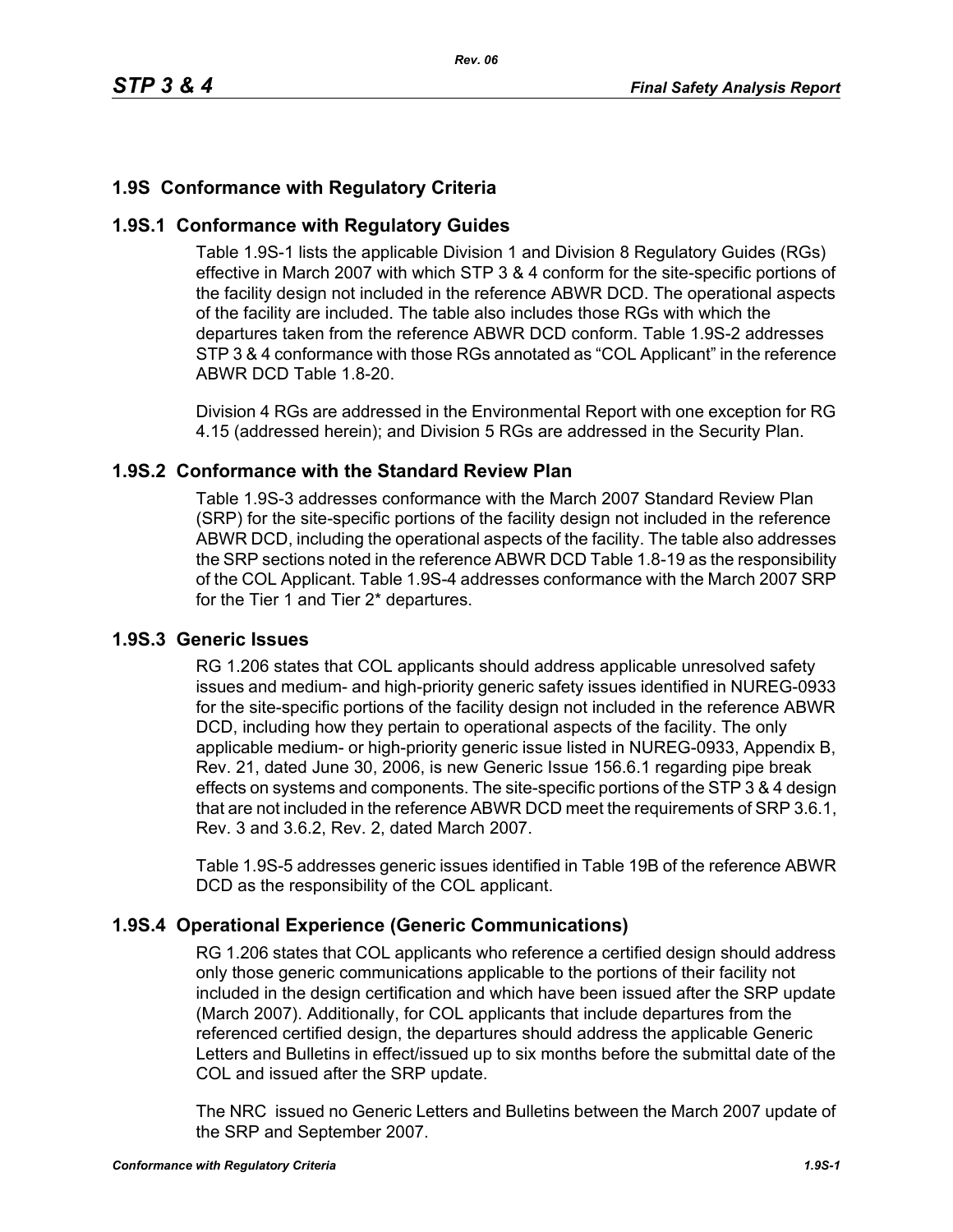Table 1.9S-6 addresses those generic communications (Generic Letters and Bulletins) that were identified in the reference ABWR DCD Table 1.8-22 as the responsibility of the COL applicant.

|  |  |  | Table 1.9S-1 Site-Specific Conformance with Regulatory Guides |  |  |
|--|--|--|---------------------------------------------------------------|--|--|
|--|--|--|---------------------------------------------------------------|--|--|

| No.               | <b>Title</b>                                                                                                                                                                                          |                     |
|-------------------|-------------------------------------------------------------------------------------------------------------------------------------------------------------------------------------------------------|---------------------|
| <b>Division 1</b> |                                                                                                                                                                                                       |                     |
| 1.3               | Assumptions Used for Evaluating the Potential Radiological Consequences of a<br>Loss-of-Coolant Accident for Boiling Water Reactors                                                                   | 2(6/74)             |
| 1.5               | Assumptions Used for Evaluating the Potential Radiological Consequences of a<br>0(3/71)<br>Steamline Break Accident for Boiling Water Reactors                                                        |                     |
| 1.6               | Independence Between Redundant Standby (Onsite) Power Sources and<br><b>Between Their Distribution Systems</b>                                                                                        | 0(3/71)             |
| 1.8               | Personnel Selection and Training                                                                                                                                                                      | See QAPD<br>Part IV |
| 1.21              | Measuring, Evaluating, and Reporting Radioactivity in Solid Wastes and<br>Releases of Radioactive Materials in Liquid and Gaseous Effluents from Light-<br><b>Water-Cooled Nuclear Power Plants</b>   | 1(6/74)             |
| 1.22              | Periodic Testing of Protection System Actuation Functions                                                                                                                                             | 0(2/72)             |
| 1.23              | Meteorological Monitoring Programs for Nuclear Power Plants                                                                                                                                           | 1(3/07)             |
| 1.25              | Assumptions Used for Evaluating the Potential Radiological Consequences of a<br>Fuel Handling Accident in the Fuel Handling and Storage Facility for Boiling and<br><b>Pressurized Water Reactors</b> |                     |
| 1.26              | Quality Group Classifications and Standards for Water-, Steam-, and<br>See QAPD<br>Radioactive-Waste- Containing Components of Nuclear Power Plants<br>Part IV                                        |                     |
| 1.27              | <b>Ultimate Heat Sink for Nuclear Power Plants</b>                                                                                                                                                    |                     |
| 1.28              | See QAPD<br>Quality Assurance Program Requirements<br>(Design and Construction)<br>Part IV                                                                                                            |                     |
| 1.29              | Seismic Design Classification                                                                                                                                                                         |                     |
| 1.33              | Quality Assurance Program Requirements (Operations)                                                                                                                                                   |                     |
| 1.37              | Quality Assurance Requirements for Cleaning of Fluid Systems and Associated<br>See QAPD<br><b>Components of Water-Cooled Nuclear Power Plants</b><br>Part IV                                          |                     |
| 1.43              | Control of Stainless Steel Weld Cladding of Low-Alloy Steel Components<br>0(5/73)                                                                                                                     |                     |
| 1.53              | Application of the Single-Failure Criterion to Nuclear Power Plant Protection<br>Systems                                                                                                              | 2(11/03)            |
| 1.54              | Service Level I, II, and III Protective, Coatings Applied to Nuclear Power Plants                                                                                                                     | See QAPD<br>Part IV |
| 1.59              | Design Basis Floods for Nuclear Power Plants<br>2(8/77)                                                                                                                                               |                     |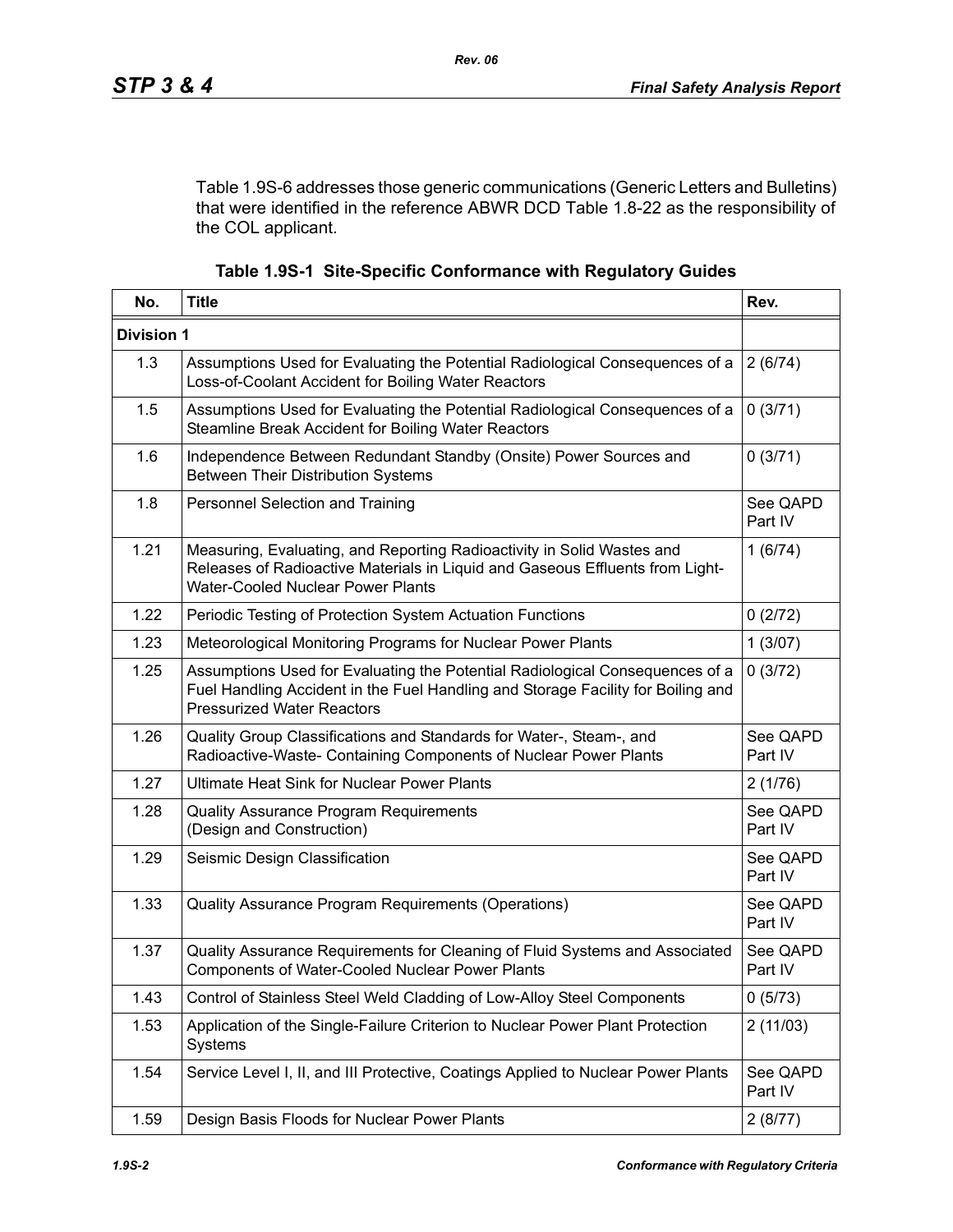| No.   | <b>Title</b>                                                                                                                                                           | Rev.     |
|-------|------------------------------------------------------------------------------------------------------------------------------------------------------------------------|----------|
| 1.60  | Design Response Spectra for Seismic Design of Nuclear Power Plants                                                                                                     | 1(12/73) |
| 1.61  | Damping Values for Seismic Design of Nuclear Power Plants                                                                                                              | 1(3/07)  |
| 1.68  | Initial Test Programs for Water-Cooled Nuclear Power Plants                                                                                                            | 3(3/07)  |
| 1.75  | Physical Independence of Electric Systems                                                                                                                              | 3(2/05)  |
| 1.76  | Design-Basis Tornado and Tornado Missiles for Nuclear Power Plants                                                                                                     | 1(3/07)  |
| 1.78  | Evaluating the Habitability of a Nuclear Power Plant Control Room During a<br><b>Postulated Hazardous Chemical Release</b>                                             | 1(12/01) |
| 1.91  | Evaluations of Explosions Postulated to Occur on Transportation Routes Near<br><b>Nuclear Power Plants</b>                                                             | 1(2/78)  |
| 1.92  | Combining Modal Responses and Spatial Components in Seismic Response<br>Analysis                                                                                       | 2(7/06)  |
| 1.96  | Design of Main Steam Isolation Valve Leakage Control Systems for Boiling<br>Water Reactor Nuclear Power Plants                                                         | 1(6/76)  |
| 1.97  | Criteria for Accident Monitoring Instrumentation for Nuclear Power Plants                                                                                              | 4(6/06)  |
| 1.98  | Assumptions Used for Evaluating the Potential Radiological Consequences of a<br>Radioactive Offgas System Failure in a Boiling Water Reactor                           |          |
| 1.102 | <b>Flood Protection for Nuclear Power Plants</b>                                                                                                                       |          |
| 1.105 | Setpoints for Safety-Related Instrumentation                                                                                                                           |          |
| 1.109 | Calculation of Annual Doses to Man from Routine Releases of Reactor Effluents<br>1(10/77)<br>for the Purpose of Evaluating Compliance with 10 CFR Part 50, Appendix I  |          |
| 1.111 | Methods for Estimating Atmospheric Transport and Dispersion of Gaseous<br>Effluents in Routine Releases from Light-Water-Cooled Reactors                               |          |
| 1.112 | Calculation of Releases of Radioactive Materials in Gaseous and Liquid<br>Effluents from Light-Water-Cooled Power Reactors                                             | 1(3/07)  |
| 1.113 | Estimating Aquatic Dispersion of Effluents from Accidental and Routine Reactor<br>Releases for the Purpose of Implementing Appendix I                                  | 1(4/77)  |
| 1.115 | Protection Against Low-Trajectory Turbine Missiles                                                                                                                     |          |
| 1.117 | Tornado Design Classification                                                                                                                                          |          |
| 1.122 | Development of Floor Design Response Spectra for Seismic Design of Floor-<br>Supported Equipment or Components                                                         |          |
| 1.132 | Site Investigations for Foundations of Nuclear Power Plants                                                                                                            | 2(10/03) |
| 1.135 | Normal Water Level and Discharge at Nuclear Power Plants                                                                                                               | 0(9/77)  |
| 1.138 | Laboratory Investigations of Soils and Rocks for Engineering Analysis and<br>Design of Nuclear Power Plants                                                            | 2(12/03) |
| 1.140 | Design, Inspection, and Testing Criteria for Air Filtration and Adsorption Units of<br>Normal Atmosphere Cleanup Systems in Light-Water-Cooled Nuclear Power<br>Plants | 2(6/01)  |

### **Table 1.9S-1 Site-Specific Conformance with Regulatory Guides (Continued)**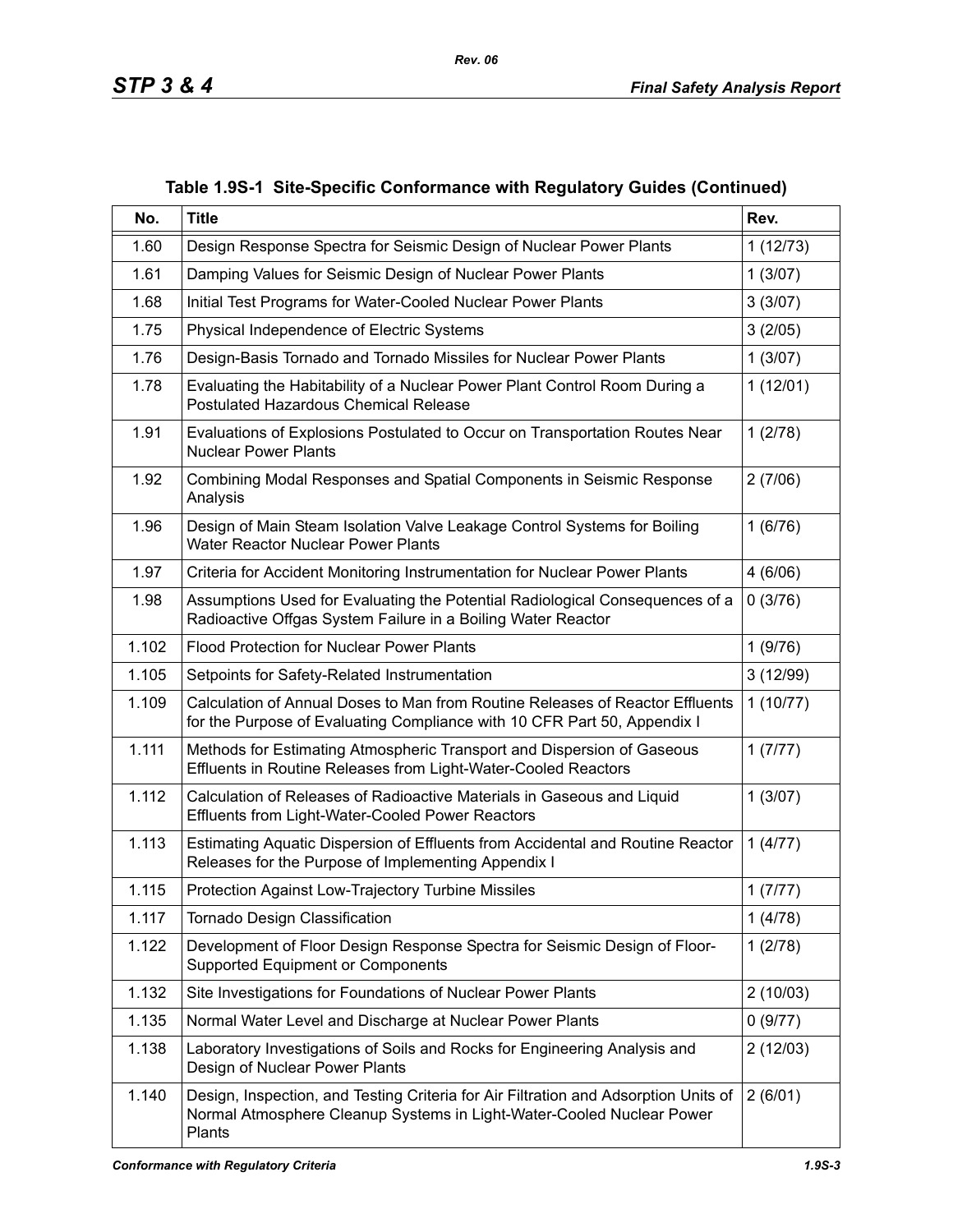|  |  |  |  | Table 1.9S-1 Site-Specific Conformance with Regulatory Guides (Continued) |
|--|--|--|--|---------------------------------------------------------------------------|
|--|--|--|--|---------------------------------------------------------------------------|

| No.               | <b>Title</b><br>Rev.                                                                                                                         |          |
|-------------------|----------------------------------------------------------------------------------------------------------------------------------------------|----------|
| 1.142             | Safety-Related Concrete Structures for Nuclear Power Plants (Other than<br>Reactor Vessels and Containments)                                 | 2(11/01) |
| 1.143             | Design Guidance for Radioactive Waste Management Systems, Structures, and<br>Components Installed in Light-Water-Cooled Nuclear Power Plants | 2(11/01) |
| 1.153             | <b>Criteria for Safety Systems</b>                                                                                                           | 1(6/96)  |
| 1.160             | Monitoring the Effectiveness of Maintenance at Nuclear Power Plants<br>[per NEI 07-02]                                                       | 2(3/97)  |
| 1.165             | Identification and Characterization of Seismic Sources and Determination of<br>Safe Shutdown Earthquake Ground Motion                        | 0(3/97)  |
| 1.182             | Assessing and Managing Risk Before Maintenance Activities at Nuclear Power<br>Plants [per NEI 07-02]                                         | 0(5/00)  |
| 1.189             | Fire Protection for Nuclear Power Plants                                                                                                     | 1(3/07)  |
| 1.194             | Atmospheric Relative Concentrations for Control Room Radiological Habitability<br>Assessments at Nuclear Power Plants                        | 0(6/03)  |
| 1.198             | Procedures and Criteria for Assessing Seismic Soil Liquefaction at Nuclear<br><b>Power Plant Sites</b>                                       |          |
| 1.199             | Anchoring Components and Structural Supports in Concrete                                                                                     | 0(11/03) |
| 1.204             | 0(11/05)<br>Guidelines for Lightning Protection of Nuclear Power Plants                                                                      |          |
| 1.206             | 0(6/07)<br><b>Combined License Applications for Nuclear Power Plants</b>                                                                     |          |
| 1.208             | A Performance-Based Approach to Define the Site-Specific Earthquake Ground<br>Motion                                                         | 0(3/07)  |
| <b>Division 4</b> |                                                                                                                                              |          |
| 4.15              | Quality Assurance for Radiological Monitoring Programs (Normal Operation) -<br><b>Effluent Streams and the Environment</b>                   | 1(2/79)  |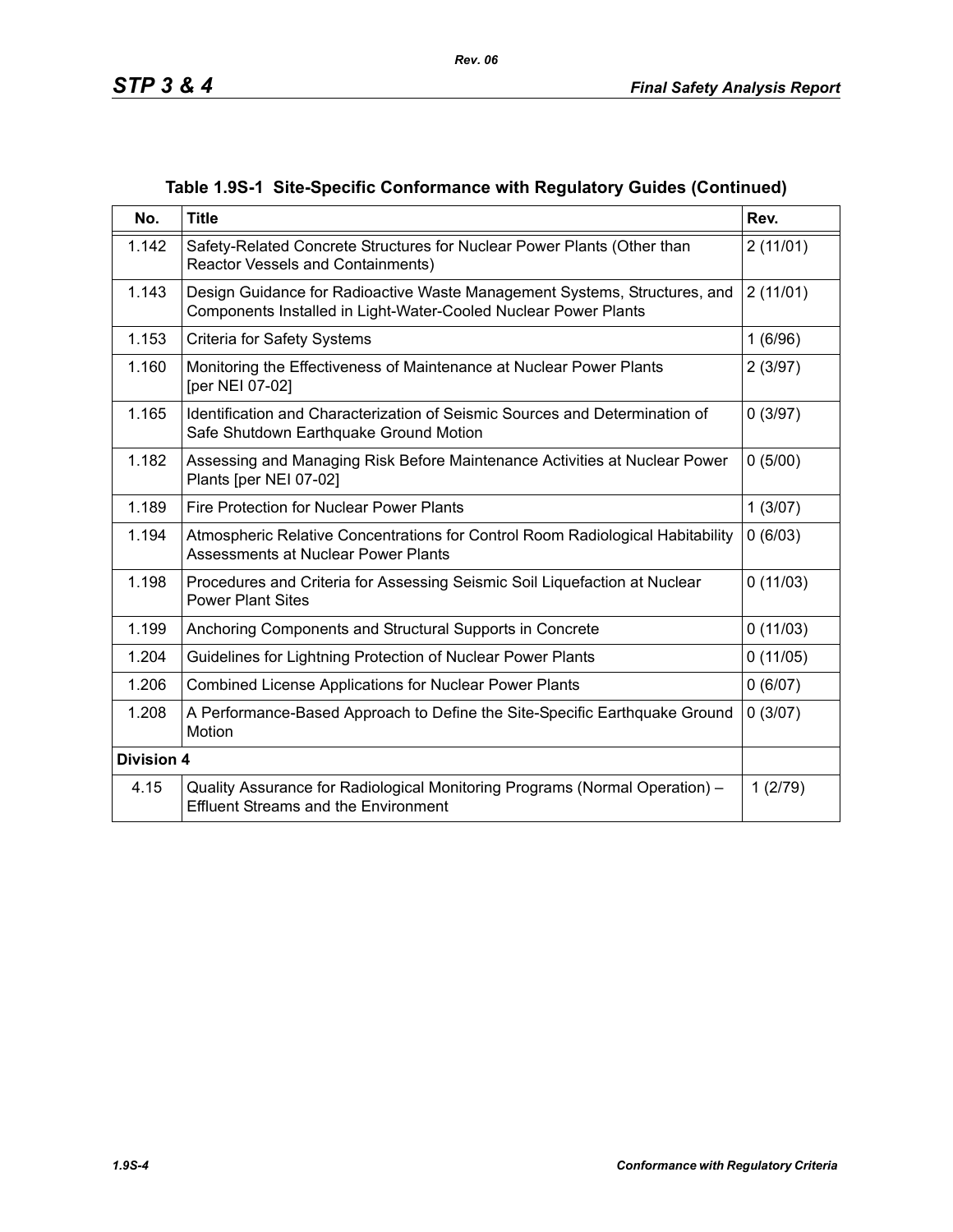| No.                                                                                                      | <b>Title</b>                                                                                                                                   | Rev.        |
|----------------------------------------------------------------------------------------------------------|------------------------------------------------------------------------------------------------------------------------------------------------|-------------|
| <b>Division 8</b>                                                                                        |                                                                                                                                                |             |
| 8.1                                                                                                      | <b>Radiation Symbol</b>                                                                                                                        | 0(2/73)     |
| 8.4                                                                                                      | Direct-Reading and Indirect-Reading Pocket Dosimeters                                                                                          | 0(2/73)     |
| 8.5                                                                                                      | Criticality and Other Interior Evacuation Signals                                                                                              | 1(3/81)     |
| 8.6                                                                                                      | Standard Test Procedure for Geiger-Muller Counters                                                                                             | 0(5/73)     |
| 8.7                                                                                                      | Instructions for Recording and Reporting Occupational Radiation Exposure Data                                                                  | 2(11/05)    |
| 8.8                                                                                                      | Information Relevant to Ensuring that Occupational Radiation Exposures at<br>Nuclear Power Stations Will Be as Low as Is Reasonably Achievable | 3(6/78)     |
| 8.9                                                                                                      | Acceptable Concepts, Models, Equations, and Assumptions for a Bioassay<br>Program                                                              | 1(7/93)     |
| 8.10                                                                                                     | Operating Philosophy for Maintaining Occupational Radiation Exposures as Low<br>as Is Reasonably Achievable                                    | $1-R(5/77)$ |
| 8.13                                                                                                     | Instruction Concerning Prenatal Radiation Exposure                                                                                             |             |
| 8.15                                                                                                     | Acceptable Programs for Respiratory Protection                                                                                                 | 1 (10/99)   |
| 8.20                                                                                                     | Applications of Bioassay for I-125 and I-131                                                                                                   | 1(9/79)     |
| 8.26                                                                                                     | Applications of Bioassay for Fission and Activation Products                                                                                   | 0(9/80)     |
| 8.27<br>Radiation Protection Training for Personnel at Light-Water-Cooled Nuclear<br><b>Power Plants</b> |                                                                                                                                                | 0(3/81)     |
| 8.28                                                                                                     | 0(8/81)<br><b>Audible-Alarm Dosimeters</b>                                                                                                     |             |
| 8.29                                                                                                     | Instruction Concerning Risks from Occupational Radiation Exposure<br>1(2/96)                                                                   |             |
| 8.32                                                                                                     | Criteria for Establishing a Tritium Bioassay Program<br>0(7/88)                                                                                |             |
| 8.34                                                                                                     | Monitoring Criteria and Methods To Calculate Occupational Radiation Doses                                                                      | 0(7/92)     |
| 8.35                                                                                                     | <b>Planned Special Exposures</b>                                                                                                               | 0(6/92)     |
| 8.36                                                                                                     | Radiation Dose to the Embryo/Fetus                                                                                                             | 0(7/92)     |
| 8.38                                                                                                     | Control of Access to High and Very High Radiation Areas of Nuclear Plants                                                                      | 1(5/06)     |

# **Table 1.9S-1 Site-Specific Conformance with Regulatory Guides (Continued)**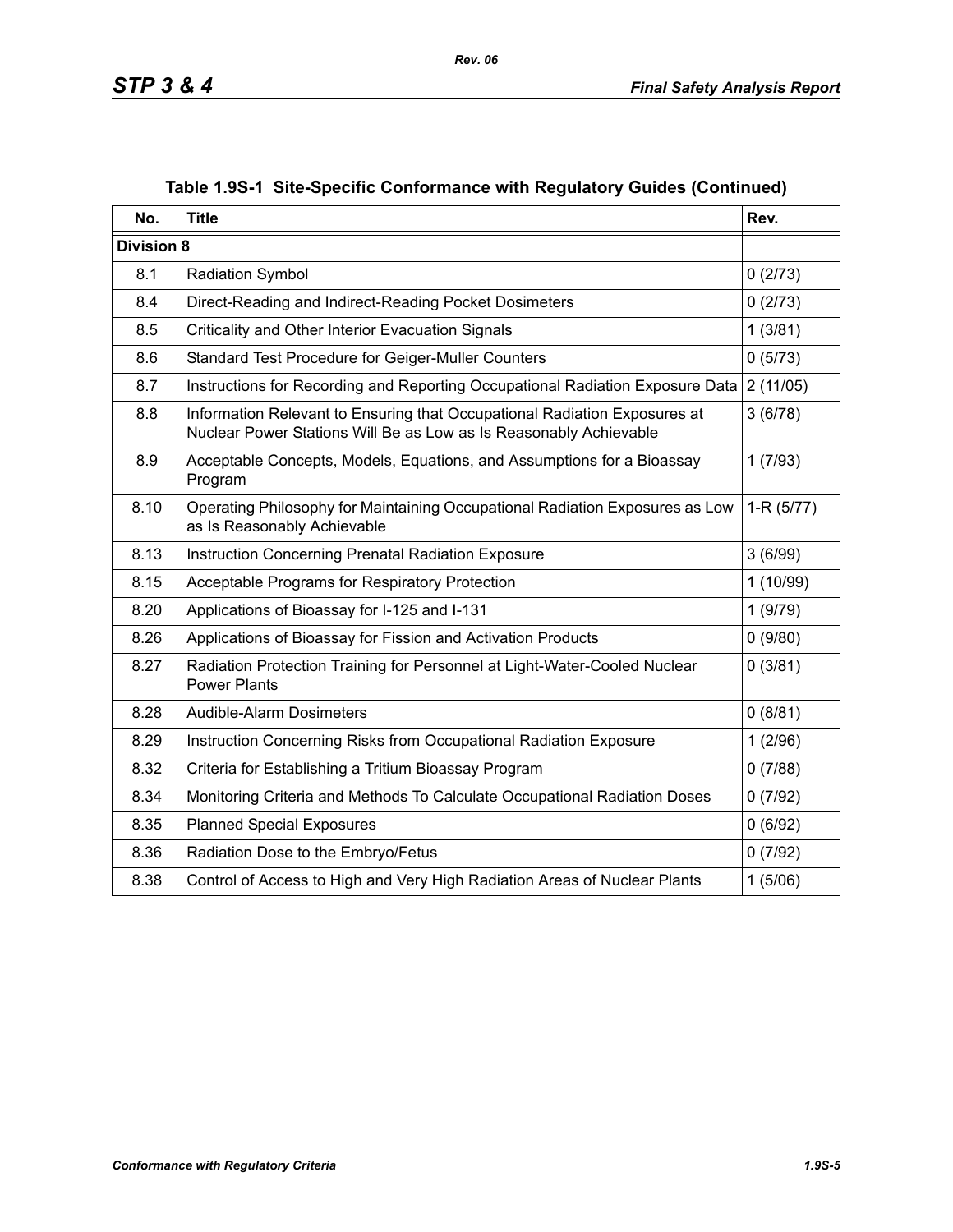| No.   | <b>Title</b>                                                                                                  | Conformance                                                                                                                                                                                                   |
|-------|---------------------------------------------------------------------------------------------------------------|---------------------------------------------------------------------------------------------------------------------------------------------------------------------------------------------------------------|
|       | 1.16 Reporting of Operating Information Appendix A<br>Technical Specifications,<br>Rev. 4                     | RG 1.16, Rev. 4 does not reflect current<br>regulations. STP 3 & 4 will conform to<br>10 CFR 50.72 and 10 CFR 50.73.                                                                                          |
|       | 1.33 Quality Assurance Program Requirements<br>(Operations)                                                   | See QAPD Part IV.                                                                                                                                                                                             |
|       | 1.71 Welder Qualifications for Areas of Limited<br>Accessibility, Rev. 0                                      | Refer to Subsection I0.3.6.3.                                                                                                                                                                                 |
|       | 1.86 Termination of Operating Licenses for Nuclear<br>Reactors, Rev. 0                                        | Not applicable.                                                                                                                                                                                               |
|       | 1.90   Inservice Inspection of Prestressed Concrete<br>Containment Structures with Grouted Tendons,<br>Rev. 1 | Not applicable.                                                                                                                                                                                               |
| 1.114 | Guidance on Being Operator at the Controls of<br>a Nuclear Power Plant, Rev. 1                                | STP 3 & 4 meets the intent of this guide by<br>having sufficient operators on duty in the<br>control room to assure visual contact with<br>reactor controls and instrumentation during<br>routine log rounds. |
|       | 1.127   Inspection of Water-Control Structures<br>Associated with Nuclear Power Plants,<br>Rev. 1             | Not applicable.                                                                                                                                                                                               |
|       | 1.134 Medical Evaluation of Licensed Personnel for<br>Nuclear Power Plants, Rev. 2                            | Conforms.                                                                                                                                                                                                     |
|       | 1.149 Nuclear Power Plant Simulation facilities for<br>Use in Operator License Examinations, Rev. 1           | The simulator will be certified in accordance<br>with RG 1.149, Rev. 3 and ANSI/ANS 3.5-<br>1998.                                                                                                             |

## **Table 1.9S-2 Conformance with Regulatory Guides Noted as "COL Applicant" in DCD**

*Rev. 06*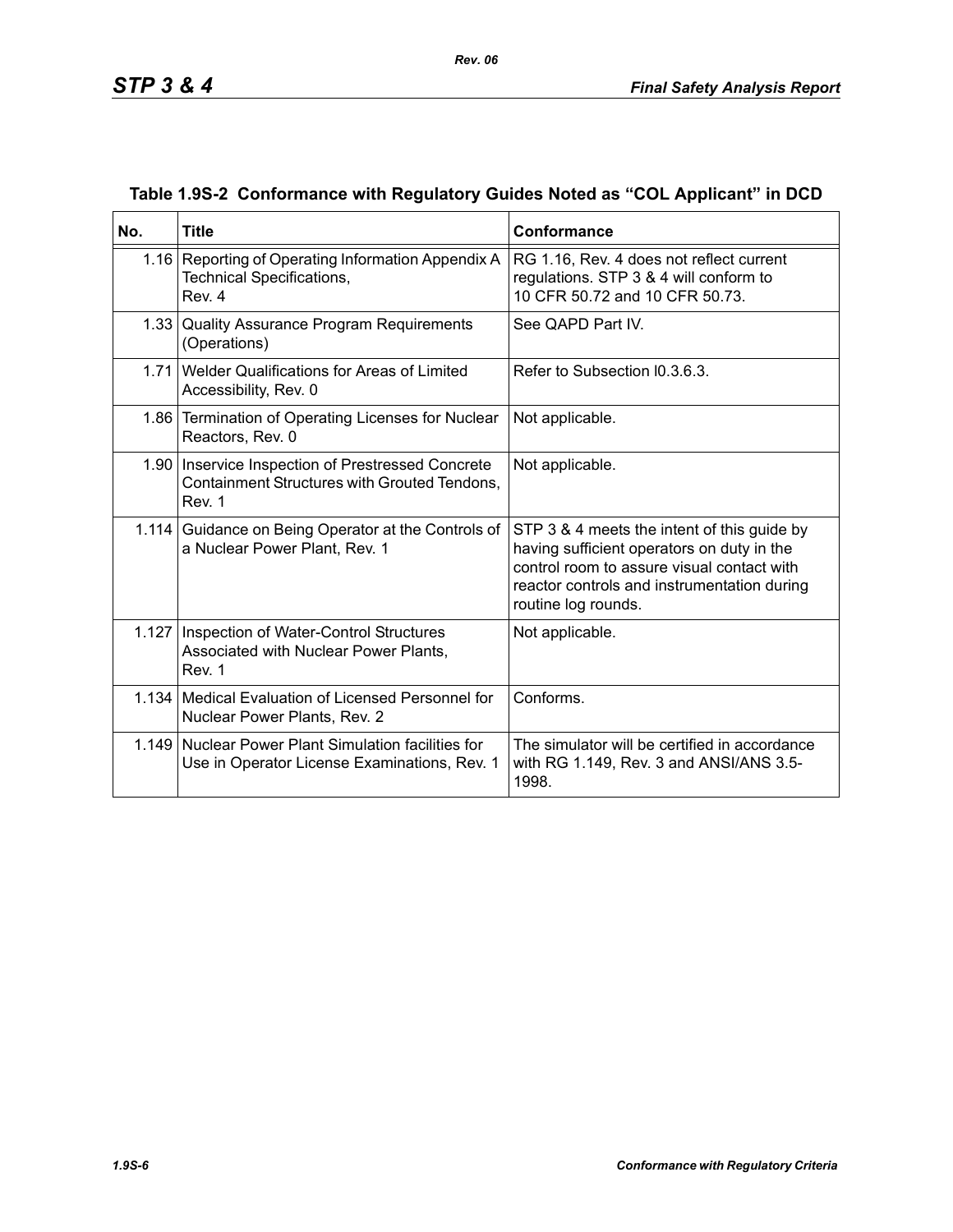| No.             | <b>Title</b>                                                                               | Rev.     |  |
|-----------------|--------------------------------------------------------------------------------------------|----------|--|
|                 | Chapter 1 - Introduction and General Description of the Plant                              |          |  |
| 1.0             | Introduction and Interfaces                                                                | 0(3/07)  |  |
|                 | <b>Chapter 2 - Site Characteristics</b>                                                    |          |  |
| 2.0             | <b>Site Characteristics and Site Parameters</b>                                            | 0(3/07)  |  |
| 2.1.1           | Site Location and Description                                                              | 3(3/07)  |  |
| 2.1.2           | <b>Exclusion Area Authority and Control</b>                                                | 3(3/07)  |  |
| 2.1.3           | <b>Population Distribution</b>                                                             | 3(3/07)  |  |
| $2.2.1 - 2.2.2$ | Identification of Potential Hazards in Site Vicinity                                       | 3(3/07)  |  |
| 2.2.3           | <b>Evaluation of Potential Accidents</b>                                                   | 3(3/07)  |  |
| 2.3.1           | <b>Regional Climatology</b>                                                                | 3(3/07)  |  |
| 2.3.2           | Local Meteorology                                                                          | 3(3/07)  |  |
| 2.3.3           | Onsite Meteorological Measurements Programs                                                | 3(3/07)  |  |
| 2.3.4           | Short-Term Atmospheric Dispersion Estimates for Accident Releases                          | 3(3/07)  |  |
| 2.3.5           | Long-Term Atmospheric Dispersion Estimates for Routine<br><b>Releases</b>                  |          |  |
| 2.4.1           | <b>Hydrologic Description</b>                                                              | 3(3/07)  |  |
| 2.4.2           | Floods                                                                                     | 4(3/07)  |  |
| 2.4.3           | Probable Maximum Flood (PMF) on Streams and Rivers                                         | 4 (3/07) |  |
| 2.4.4           | <b>Potential Dam Failures</b>                                                              | 3(3/07)  |  |
| 2.4.5           | Probable Maximum Surge and Seiche Flooding                                                 | 3(3/07)  |  |
| 2.4.6           | Probable Maximum Tsunami Hazards                                                           | 3(3/07)  |  |
| 2.4.7           | Ice Effects                                                                                | 3(3/07)  |  |
| 2.4.8           | <b>Cooling Water Canals and Reservoirs</b>                                                 |          |  |
| 2.4.9           | <b>Channel Diversions</b>                                                                  | 3(3/07)  |  |
| 2.4.10          | <b>Flooding Protection Requirements</b>                                                    |          |  |
| 2.4.11          | <b>Low Water Considerations</b>                                                            |          |  |
| 2.4.12          | Groundwater                                                                                | 3(3/07)  |  |
| 2.4.13          | Accidental Releases of Radioactive Liquid Effluents in Ground and<br><b>Surface Waters</b> |          |  |
| 2.4.14          | Technical Specifications and Emergency Operation Requirements                              | 3(3/07)  |  |
| 2.5.1           | Basic Geologic and Seismic Information                                                     | 4 (3/07) |  |
| 2.5.2           | <b>Vibratory Ground Motion</b>                                                             | 4 (3/07) |  |
| 2.5.3           | Surface Faulting<br>4(3/07)                                                                |          |  |

# **Table 1.9S-3 Site-Specific Conformance with Standard Review Plan**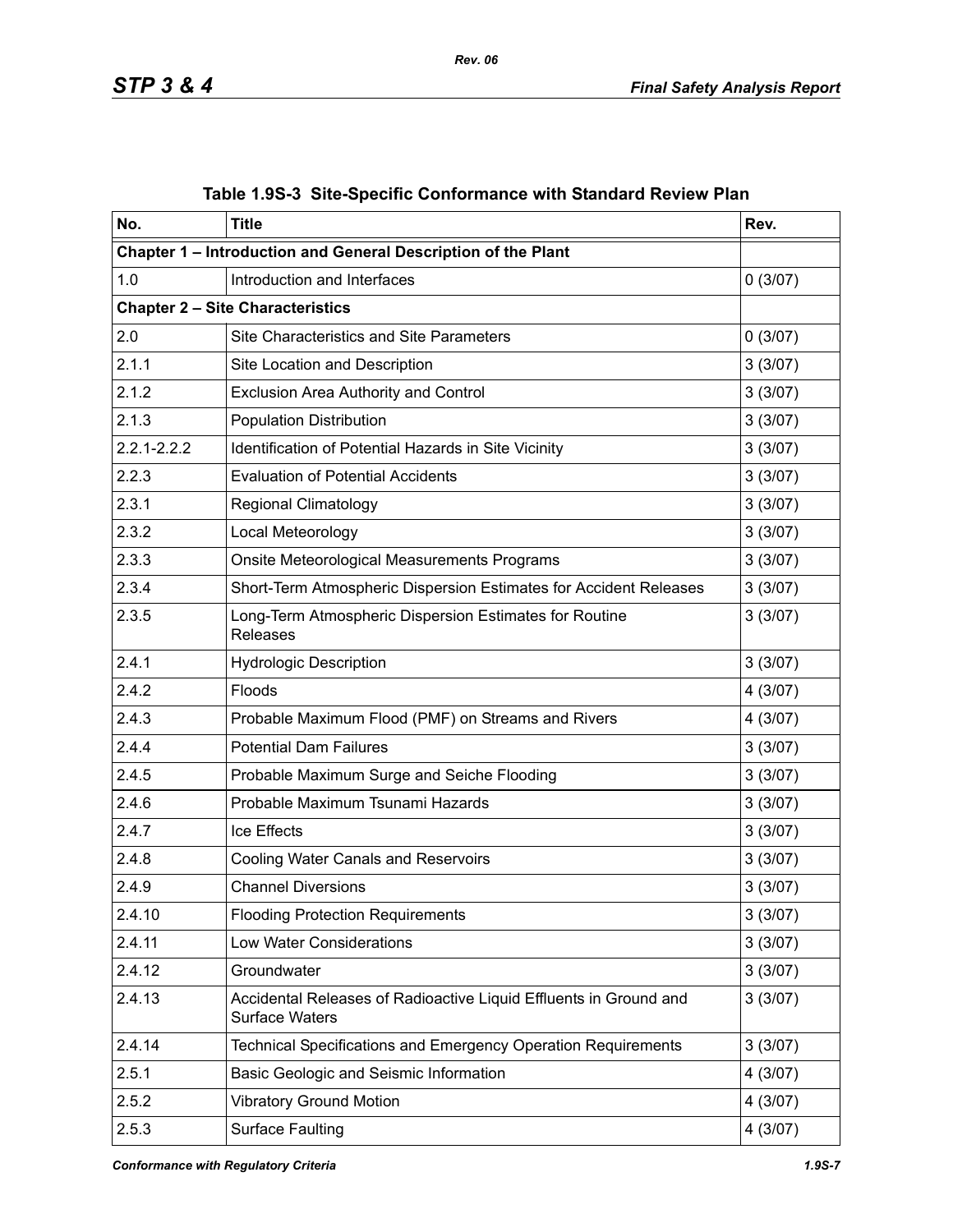| No.     | <b>Title</b>                                                         | Rev.     |
|---------|----------------------------------------------------------------------|----------|
| 2.5.4   | Stability of Subsurface Materials and Foundations                    | 3(3/07)  |
| 2.5.5   | <b>Stability of Slopes</b>                                           | 3(3/07)  |
|         | Chapter 3 - Design of Structures, Components, Equipment, and Systems |          |
| 3.2.1   | Seismic Classification                                               | 2(3/07)  |
| 3.2.2   | <b>System Quality Group Classification</b>                           | 2(3/07)  |
| 3.3.1   | Wind Loadings                                                        | 3 (3/070 |
| 3.3.2   | Tornado Loadings                                                     | 3(3/07)  |
| 3.4.2   | <b>Analysis Procedures</b>                                           | 3(3/07)  |
| 3.5.1.3 | <b>Turbine Missiles</b>                                              | 3(3/07)  |
| 3.5.1.4 | Missiles Generated by Tornadoes and Extreme Winds                    | 3(3/07)  |
| 3.5.3   | <b>Barrier Design Procedures</b>                                     | 3(3/07)  |
| 3.7.1   | Seismic Design Parameters                                            | 3(3/07)  |
| 3.7.2   | Seismic System Analysis                                              | 3(3/07)  |
| 3.8.4   | Other Seismic Category I Structures                                  | 2(3/07)  |
|         | Appendix B                                                           | 2(3/07)  |
|         | Appendix C                                                           | 2(3/07)  |
| 3.8.5   | Foundations                                                          | 2(3/07)  |
|         | <b>Chapter 8 - Electrical Power</b>                                  |          |
| 8.1     | Electric Power - Introduction                                        | 3(3/07)  |
| 8.2     | Offsite Power system                                                 | 4(3/07)  |
|         | Appendix A                                                           | 4(3/07)  |
|         | <b>Chapter 9 - Auxiliary Systems</b>                                 |          |
| 9.2.1   | <b>Station Service Water System</b>                                  | 5(3/07)  |
| 9.2.2   | <b>Reactor Auxiliary Cooling Water Systems</b>                       | 4(3/07)  |
| 9.2.4   | Potable and Sanitary Water Systems                                   | 3(3/07)  |
| 9.2.5   | <b>Ultimate Heat Sink</b><br>3(3/07)                                 |          |
| 9.3.1   | <b>Compressed Air System</b>                                         | 2(3/07)  |
| 9.3.3   | Equipment and Floor Drainage System                                  | 3(3/07)  |
| 9.5.1   | Fire Protection Program                                              | 5(3/07)  |
|         | Appendix A                                                           | 5(3/07)  |
| 9.5.2   | <b>Communications Systems</b>                                        | 3(3/07)  |

## **Table 1.9S-3 Site-Specific Conformance with Standard Review Plan (Continued)**

*Rev. 06*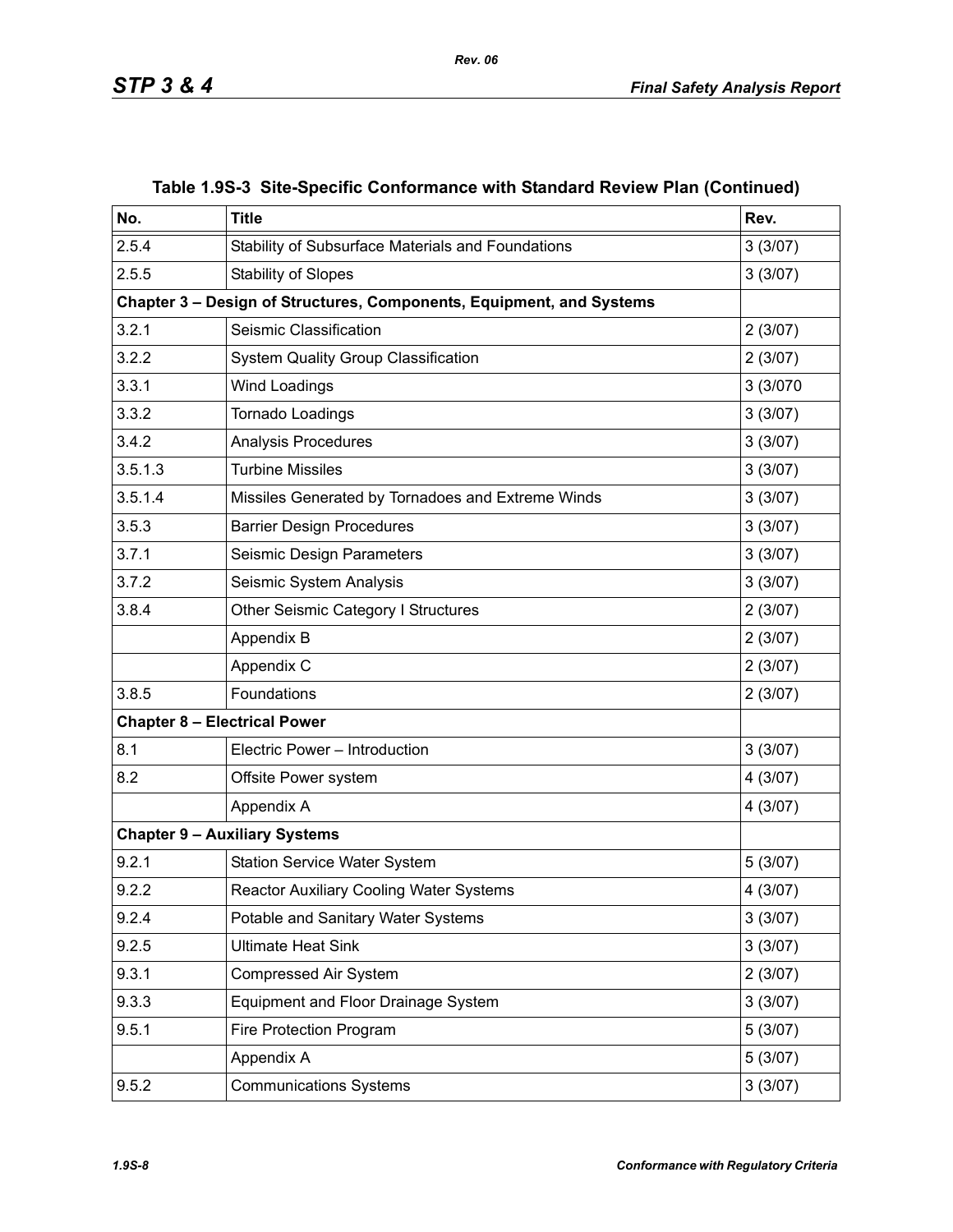| No.           | <b>Title</b>                                                                                                  | Rev.    |  |
|---------------|---------------------------------------------------------------------------------------------------------------|---------|--|
|               | Chapter 10 - Steam and Power Conversion System                                                                |         |  |
| 10.4.5        | 3(3/07)<br><b>Circulating Water System</b>                                                                    |         |  |
|               | <b>Chapter 11 - Radioactive Waste Management</b>                                                              |         |  |
| 11.5          | Process and Effluent Radiological Monitoring Instrumentation and<br><b>Sampling Systems</b>                   | 3(7/81) |  |
|               | BTP 11-6 Postulated Radioactive Releases due to Liquid-Containing Tank<br><b>Failures</b>                     | 3(3/07) |  |
|               | <b>Chapter 12 - Radiation Protection</b>                                                                      |         |  |
| 12.5          | <b>Operational Radiation Protection Program</b>                                                               | 3(3/07) |  |
|               | <b>Chapter 13 - Conduct of Operations</b>                                                                     |         |  |
| 13.1.1        | Management and Technical Support Organization                                                                 | 5(3/07) |  |
| 13.1.2-13.1.3 | <b>Operating Organization</b>                                                                                 | 6(3/07) |  |
| 13.2.1        | Reactor Operator Requalification Program; Reactor Operator Training                                           | 3(3/07) |  |
| 13.2.2        | Non-Licensed Plant Staff Training                                                                             | 3(3/07) |  |
| 13.3          | <b>Emergency Planning</b>                                                                                     | 3(3/07) |  |
| 13.4          | <b>Operational Programs</b>                                                                                   | 3(3/07) |  |
| 13.5.1        | <b>Administrative Procedures</b>                                                                              | 0(7/81) |  |
| 13.5.1.1      | Administrative Procedures - General                                                                           | 0(3/07) |  |
| 13.5.1.2      | Administrative Procedures - Initial Test Program                                                              | 0(6/96) |  |
| 13.5.2.1      | <b>Operating and Emergency Operating Procedures</b>                                                           | 2(3/07) |  |
|               | Appendix A                                                                                                    | 2(3/07) |  |
| 13.5.2.2      | Maintenance and Other Operating Procedures                                                                    |         |  |
| 13.6          | <b>Physical Security</b>                                                                                      | 3(3/07) |  |
| 13.6.1        | Physical Security - Combined License Review Responsibilities                                                  | 0(3/07) |  |
|               | <b>Chapter 17 - Quality Assurance</b>                                                                         |         |  |
| 17.5          | Quality Assurance Program Description - Design Certification, Early Site<br>Permit and New License Applicants | 0(3/07) |  |

### **Table 1.9S-3 Site-Specific Conformance with Standard Review Plan (Continued)**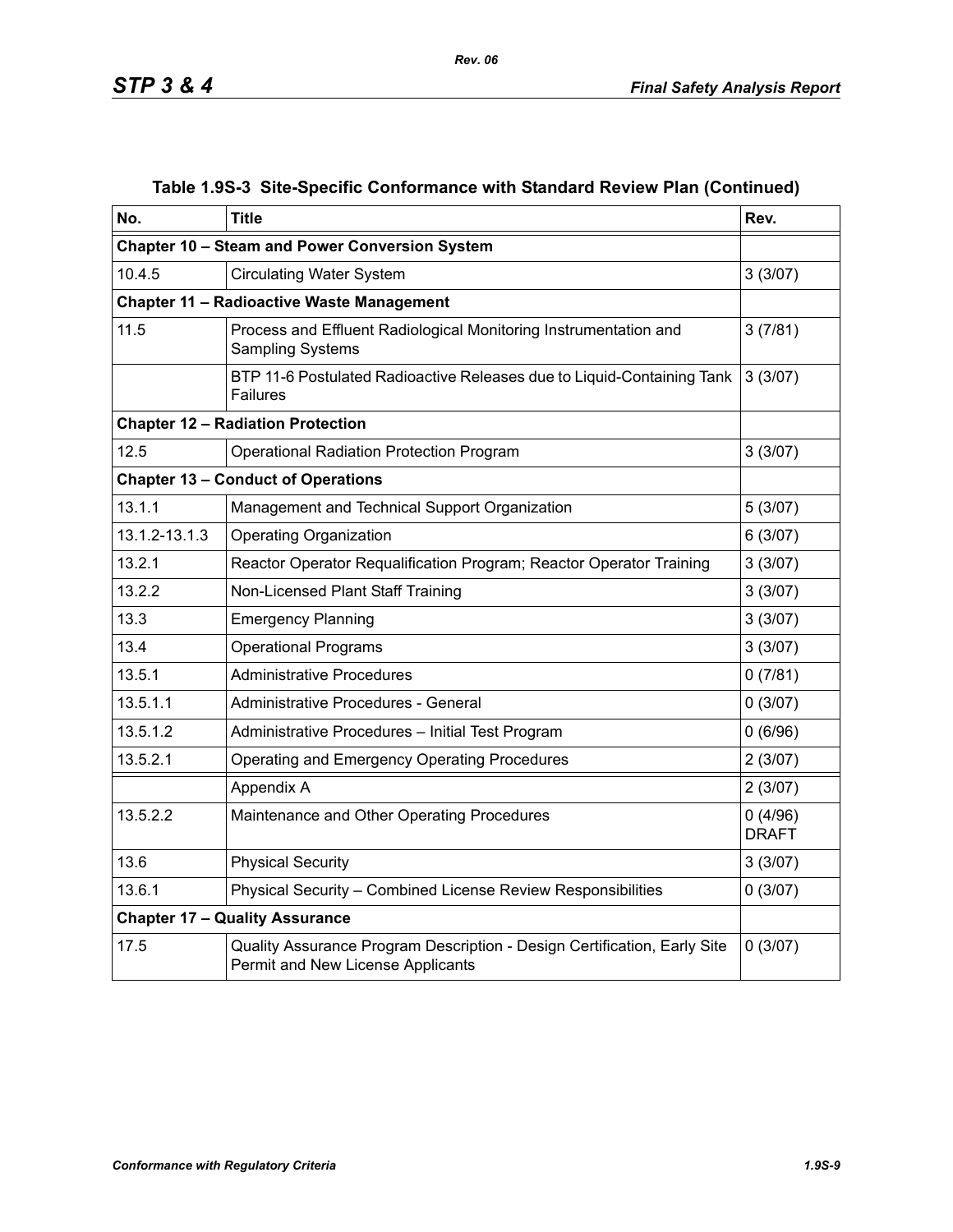| <b>Departure</b><br><b>Number</b> | <b>Subject</b>                      | <b>Affected COLA Sections</b>                                                                                                                                                                                                                                                                                                                                         | <b>Sections</b>                                                                                                      | Applicable SRP Conformance with Applicable SRP/<br><b>Justification for Differences</b> |
|-----------------------------------|-------------------------------------|-----------------------------------------------------------------------------------------------------------------------------------------------------------------------------------------------------------------------------------------------------------------------------------------------------------------------------------------------------------------------|----------------------------------------------------------------------------------------------------------------------|-----------------------------------------------------------------------------------------|
| STD DEP<br>$T11.1-1$              | Definition of As-Built              | Tier 1 Section 1.1                                                                                                                                                                                                                                                                                                                                                    | 14.3                                                                                                                 | Conforms with applicable SRP section                                                    |
| STD DEP<br>$T12.1-2$              | <b>RIP Motor Casing</b><br>Cladding | Tier 1 Section 2.1<br>Tier 2 Section 5.3                                                                                                                                                                                                                                                                                                                              | 5.3.1<br>5.3.3                                                                                                       | Conforms with applicable SRP sections                                                   |
| STD DEP<br>$T12.2 - 1$            | Control System<br>Changes           | Tier 1 Section 2.2<br>Tier 1 Section 2.15<br>Tier 2 Section 7.2<br>Tier 2 Section 7.6<br>Tier 2 Section 7.7<br>Tier 2 Section 10.1<br>Tier 2 Section 16.3.3.1.1<br>Tier 2 Section 16B.3.3.1.1                                                                                                                                                                         | 1.0<br>App 7.0-A<br>7.1<br>7.2<br>7.3<br>7.6<br>7.7                                                                  | Conforms with applicable SRP sections                                                   |
| STD DEP<br>$T12.3-1$              | Hi Rad MSIV<br>Closure              | Tier 1 Section 2.3<br>Tier 1 Section 2.7<br>Tier 2 Section 1.2<br>Tier 2 Appendix 1A<br>Tier 2 Section 3.4<br>Tier 2 Section 5.2<br>Tier 2 Section 7.1<br>Tier 2 Section 7.2<br>Tier 2 Section 7.3<br>Tier 2 Section 7.5<br>Tier 2 Section 15.2<br>Tier 2 Section 16.3.3.1.1<br>Tier 2 Section 16.3.3.6.1<br>Tier 2 Section 16B.3.3.1.1<br>Tier 2 Section 16B.3.3.6.1 | 1.0<br>3.4.1<br>5.2.5<br>7.1<br>Table 7.1<br>App 7.1-A<br>7.2<br>7.3<br>7.5<br>11.5<br>13.3<br>15.2.1-15.2.5<br>16.0 | Conforms with applicable SRP sections                                                   |

*1.9S-10*

*Rev. 06*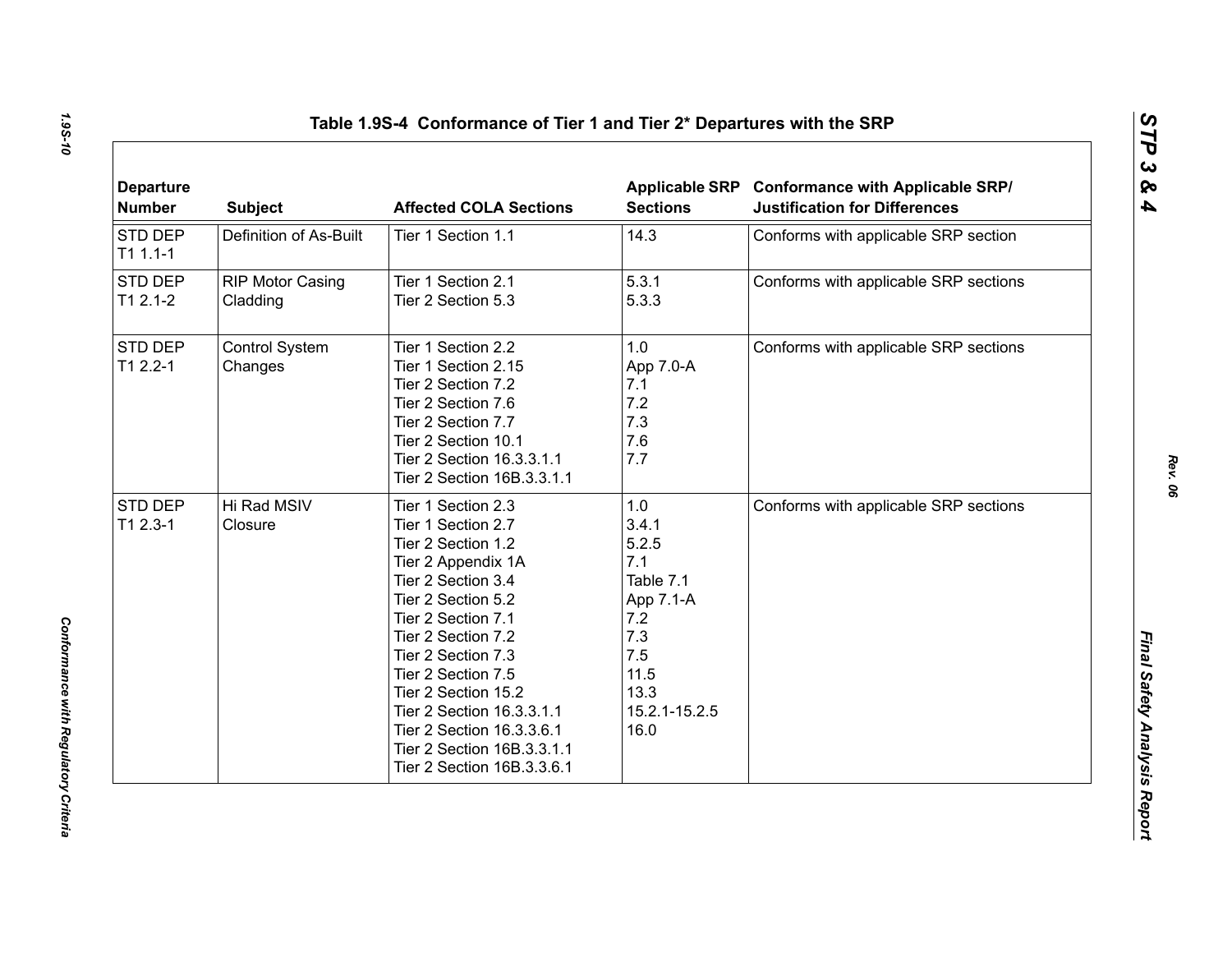| <b>Departure</b><br><b>Number</b> | <b>Subject</b>                 | <b>Affected COLA Sections</b>                                                                                                                                                                                                                                                                                        | <b>Sections</b>                                                                                                                 | Applicable SRP Conformance with Applicable SRP/<br><b>Justification for Differences</b> |
|-----------------------------------|--------------------------------|----------------------------------------------------------------------------------------------------------------------------------------------------------------------------------------------------------------------------------------------------------------------------------------------------------------------|---------------------------------------------------------------------------------------------------------------------------------|-----------------------------------------------------------------------------------------|
| STD DEP<br>$T12.4-1$              | RHR Spent Fuel<br>Pool Cooling | Tier 1 Section 2.4<br>Tier 1 Section 2.6<br>Tier 2 Appendix 1AA<br>Tier 2 Section 3.1<br>Tier 2 Section 3.9<br>Tier 2 Appendix 3MA<br>Tier 2 Section 5.4<br>Tier 2 Section 6.3<br>Tier 2 Section 6.6<br>Tier 2 Section 7.3<br>Tier 2 Section 7.4<br>Tier 2 Section 9.1<br>Tier 2 Appendix 19L<br>Tier 2 Appendix 19Q | 3.2.1<br>3.2.2<br>5.4<br>5.4.7<br>6.3<br>6.6<br>7.3<br>7.4<br>9.1.1<br>9.1.2<br>9.1.3<br>9.1.4<br>9.1.5<br>13.4<br>19.1<br>19.2 | Conforms with applicable SRP sections                                                   |
|                                   |                                |                                                                                                                                                                                                                                                                                                                      |                                                                                                                                 |                                                                                         |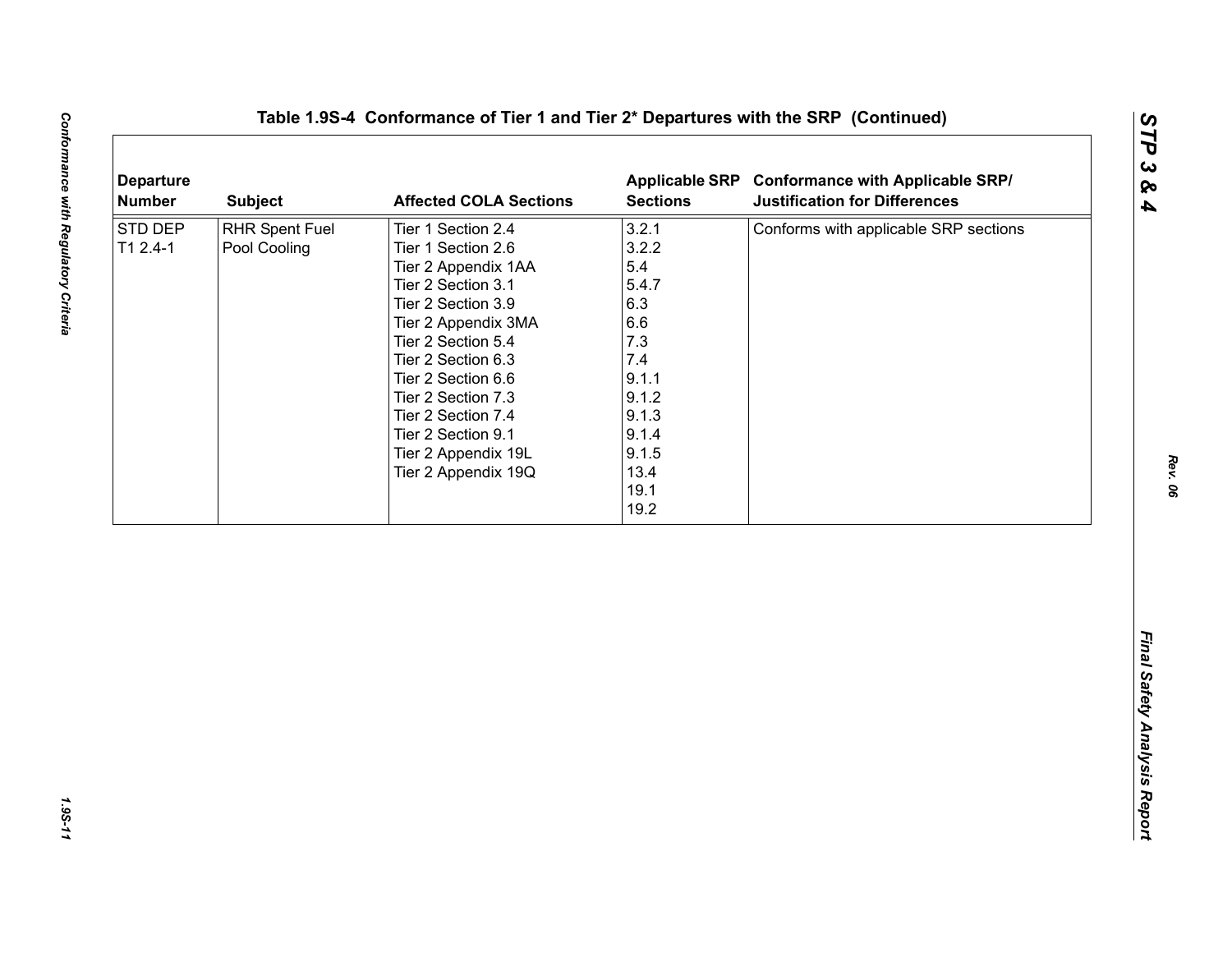| <b>Departure</b><br><b>Number</b> | <b>Subject</b>              | <b>Affected COLA Sections</b>                                                                                                                                                                                                                                                                        | <b>Sections</b>                                                                                                                                                                                        | Applicable SRP Conformance with Applicable SRP/<br><b>Justification for Differences</b> |
|-----------------------------------|-----------------------------|------------------------------------------------------------------------------------------------------------------------------------------------------------------------------------------------------------------------------------------------------------------------------------------------------|--------------------------------------------------------------------------------------------------------------------------------------------------------------------------------------------------------|-----------------------------------------------------------------------------------------|
| STD DEP<br>T1 2.4-2               | FW Line Break<br>Mitigation | Tier 1 Section 2.4<br>Tier 2 Section 5.2<br>Tier 2 Section 6.2<br>Tier 2 Section 7.3<br>Tier 2 Section 8.1<br>Tier 2 Section 8.3<br>Tier 2 Section 10.2<br>Tier 2 Appendix 19L<br>Tier 2 Section 16.3.3.1.1<br>Tier 2 Section 16.3.3.1.4<br>Tier 2 Section 16B.3.3.1.1<br>Tier 2 Section 16B.3.3.1.4 | 3.2.2<br>3.6.2<br>3.6.3<br>3.8.3<br>3.11<br>5.2.2<br>5.2.3<br>5.2.4<br>5.2.5<br>6.2.1.1C<br>6.2.1.2<br>6.2.1.3<br>6.2.1.4<br>6.2.2<br>6.2.3<br>6.2.4<br>6.5.2<br>6.6<br>9.2.2<br>9.2.3<br>10.2<br>16.0 | Conforms with applicable SRP sections                                                   |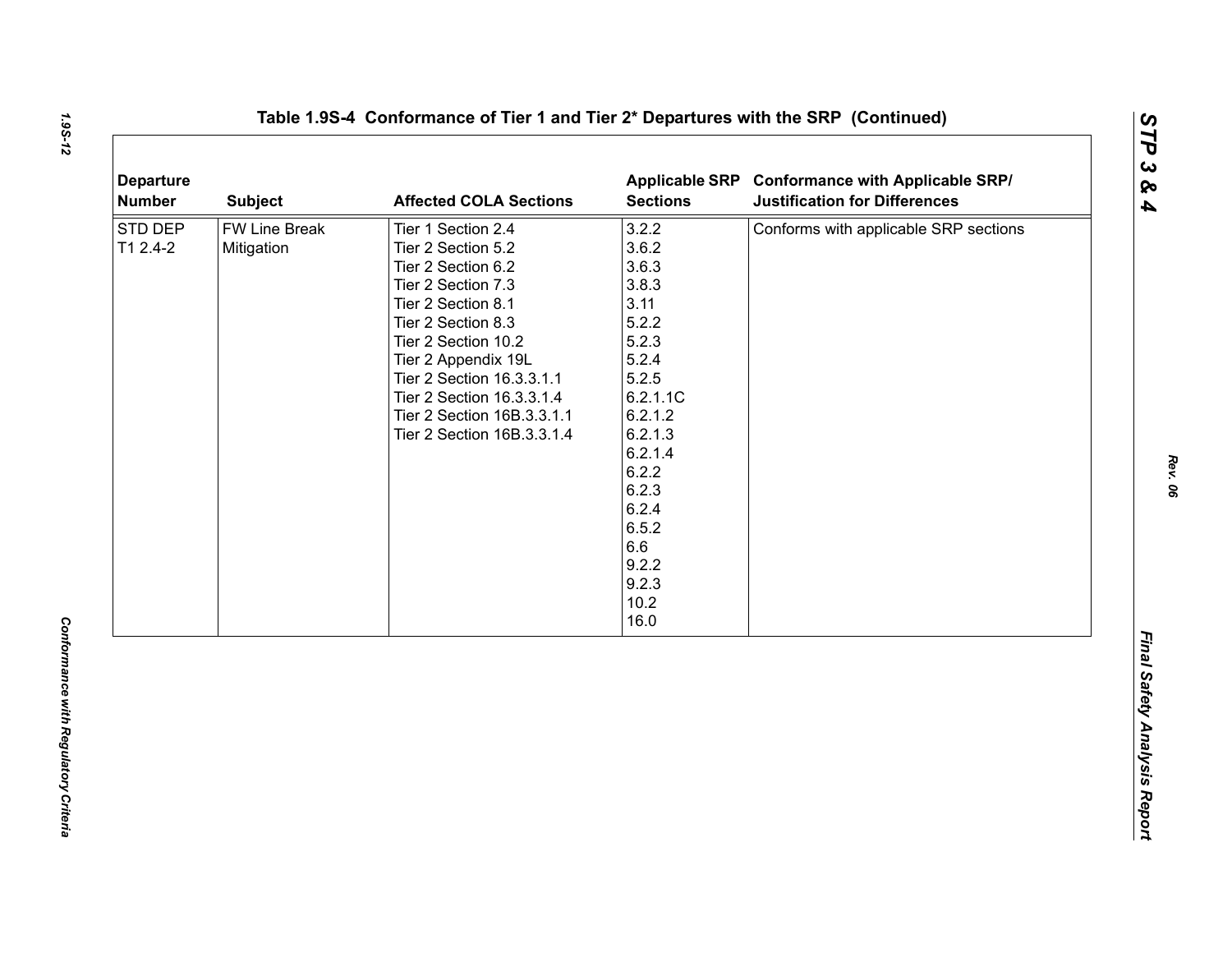| <b>Departure</b><br><b>Number</b> | <b>Subject</b>      | <b>Affected COLA Sections</b> | <b>Sections</b> | Applicable SRP Conformance with Applicable SRP/<br><b>Justification for Differences</b> |
|-----------------------------------|---------------------|-------------------------------|-----------------|-----------------------------------------------------------------------------------------|
| STD DEP                           | <b>RCIC Pump</b>    | Tier 1 Section 2.4            | 3.2.2           | Conforms with applicable SRP sections                                                   |
| T1 2.4-3                          |                     | Tier 2 Appendix 1A            | 5.4             |                                                                                         |
|                                   |                     | Tier 2 Section 3.2            | 5.4.6           |                                                                                         |
|                                   |                     | Tier 2 Section 3.9            | 5.4.7           |                                                                                         |
|                                   |                     | Tier 2 Appendix 3B            | 6.2.1.2         |                                                                                         |
|                                   |                     | Tier 2 Appendix 3MA           | 6.2.1.3         |                                                                                         |
|                                   |                     | Tier 2 Section 5.4            | 6.2.1.4         |                                                                                         |
|                                   |                     | Tier 2 Section 6.2            | 6.2.1.5         |                                                                                         |
|                                   |                     | Tier 2 Section 7.3            | 6.2.2           |                                                                                         |
|                                   |                     | Tier 2 Section 14.2           | 6.2.4           |                                                                                         |
|                                   |                     | Tier 2 Section 16.3.3.1.1     | 7.3             |                                                                                         |
|                                   |                     | Tier 2 Section 16.3.3.1.4     | 14.2            |                                                                                         |
|                                   |                     | Tier 2 Section 16B.3.3.1.1    | 16.0            |                                                                                         |
|                                   |                     | Tier 2 Section 16B.3.3.1.4    | 16.1            |                                                                                         |
|                                   |                     | Tier 2 Section 19.3           | 19.1            |                                                                                         |
|                                   |                     | Tier 2 Section 19.9           | 19.2            |                                                                                         |
|                                   |                     | Tier 2 Section 19.11          |                 |                                                                                         |
|                                   |                     | Tier 2 Section 19.13          |                 |                                                                                         |
|                                   |                     | Tier 2 Appendix 19K           |                 |                                                                                         |
|                                   |                     | Tier 2 Appendix 19M           |                 |                                                                                         |
| STD DEP                           | RHR, HPCF, and RCIC | Tier 1 Section 2.4            | 6.2             | Conforms with applicable SRP sections                                                   |
| T1 2.4-4                          | Turbine Pump NPSH   | Tier 2 Section 5.4            |                 |                                                                                         |
|                                   |                     | Tier 2 Section 6.2            |                 |                                                                                         |
|                                   |                     | Tier 2 Section 6.3            |                 |                                                                                         |
|                                   |                     | Tier 2 Appendix 6C            |                 |                                                                                         |
|                                   |                     | Tier 2 Section 14.2           |                 |                                                                                         |
|                                   |                     |                               |                 |                                                                                         |

1.95-13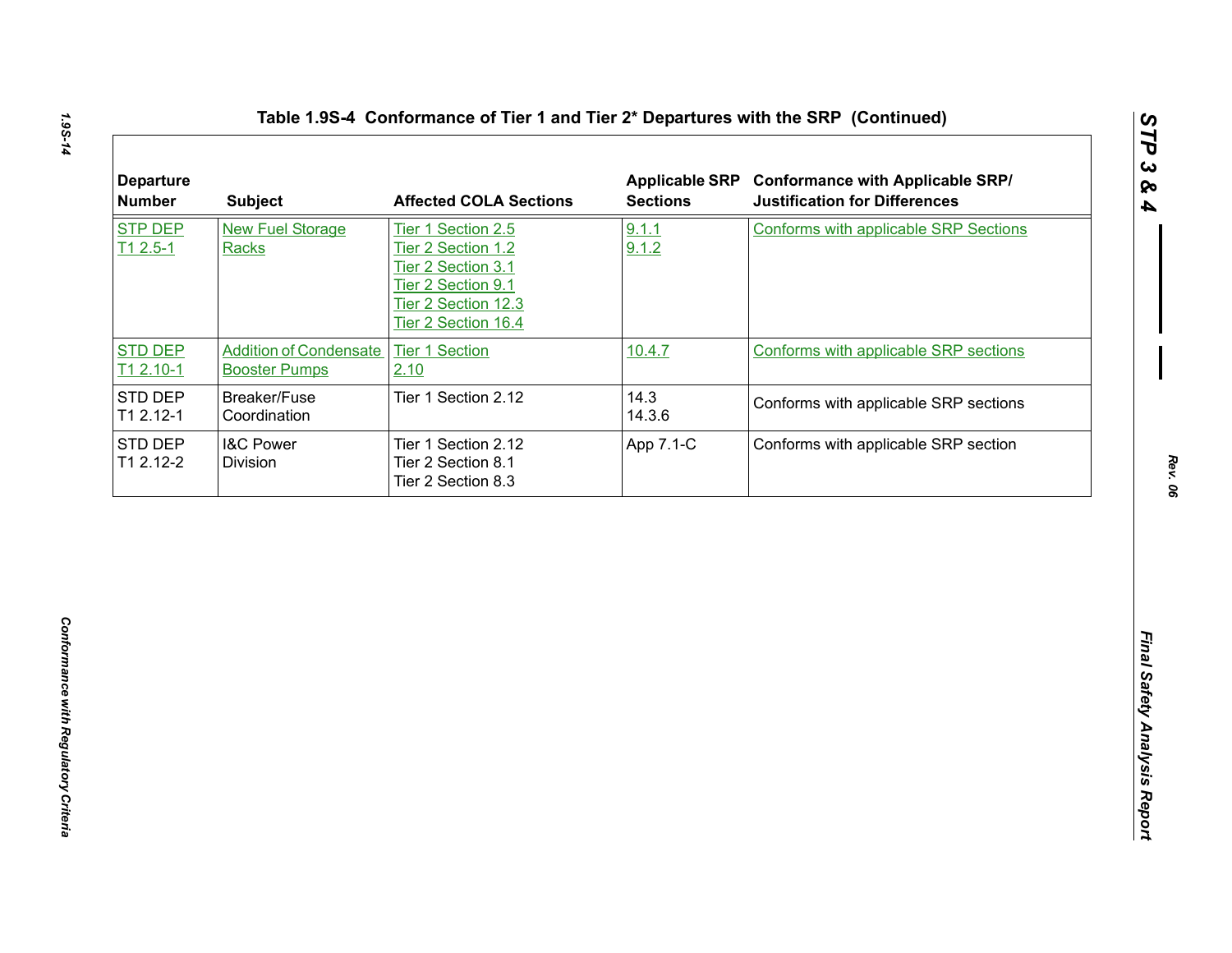| <b>Departure</b><br><b>Number</b> | <b>Subject</b> | <b>Affected COLA Sections</b> | <b>Sections</b> | Applicable SRP Conformance with Applicable SRP/<br><b>Justification for Differences</b> |
|-----------------------------------|----------------|-------------------------------|-----------------|-----------------------------------------------------------------------------------------|
| <b>STD DEP</b>                    | Hydrogen       | Tier 1 Section 2.2            | 3.2.2           | Conforms with applicable SRP sections                                                   |
| T1 2.14-1                         | Recombiner     | Tier 1 Section 2.3            | 5.4             |                                                                                         |
|                                   | Elimination    | Tier 1 Section 2.4            | 5.4.6           |                                                                                         |
|                                   |                | Tier 1 Section 2.7            | 5.4.7           |                                                                                         |
|                                   |                | Tier 1 Section 2.11           | 6.2.2           |                                                                                         |
|                                   |                | Tier 1 Section 2.14           | 6.5.2           |                                                                                         |
|                                   |                | Tier 1 Section 2.15           | 6.5.3           |                                                                                         |
|                                   |                | Tier 2 Section 1.2            | 6.5.5           |                                                                                         |
|                                   |                | Tier 2 Appendix 1A            | 7.1             |                                                                                         |
|                                   |                | Tier 2 Appendix 1AA           | 7.3             |                                                                                         |
|                                   |                | Tier 2 Section 3.2            | 7.4             |                                                                                         |
|                                   |                | Tier 2 Section 3.9            | 7.5             |                                                                                         |
|                                   |                | Tier 2 Appendix 3I            | 7.6             |                                                                                         |
|                                   |                | Tier 2 Appendix 3MA           | 16.0            |                                                                                         |
|                                   |                | Tier 2 Section 5.2            | 16.1            |                                                                                         |
|                                   |                | Tier 2 Section 5.4            |                 |                                                                                         |
|                                   |                | Tier 2 Section 6.2            |                 |                                                                                         |
|                                   |                | Tier 2 Section 6.5            |                 |                                                                                         |
|                                   |                | Tier 2 Section 6.6            |                 |                                                                                         |
|                                   |                | Tier 2 Section 7.1            |                 |                                                                                         |
|                                   |                | Tier 2 Section 7.3            |                 |                                                                                         |
|                                   |                | Tier 2 Section 7.4            |                 |                                                                                         |
|                                   |                | Tier 2 Section 7.5            |                 |                                                                                         |
|                                   |                | Tier 2 Section 7.6            |                 |                                                                                         |
|                                   |                | Tier 2 Section 9.2            |                 |                                                                                         |
|                                   |                | Tier 2 Section 9.4            |                 |                                                                                         |
|                                   |                | Tier 2 Appendix 9A            |                 |                                                                                         |
|                                   |                | Tier 2 Section 14.2           |                 |                                                                                         |
|                                   |                | Tier 2 Appendix 15A           |                 |                                                                                         |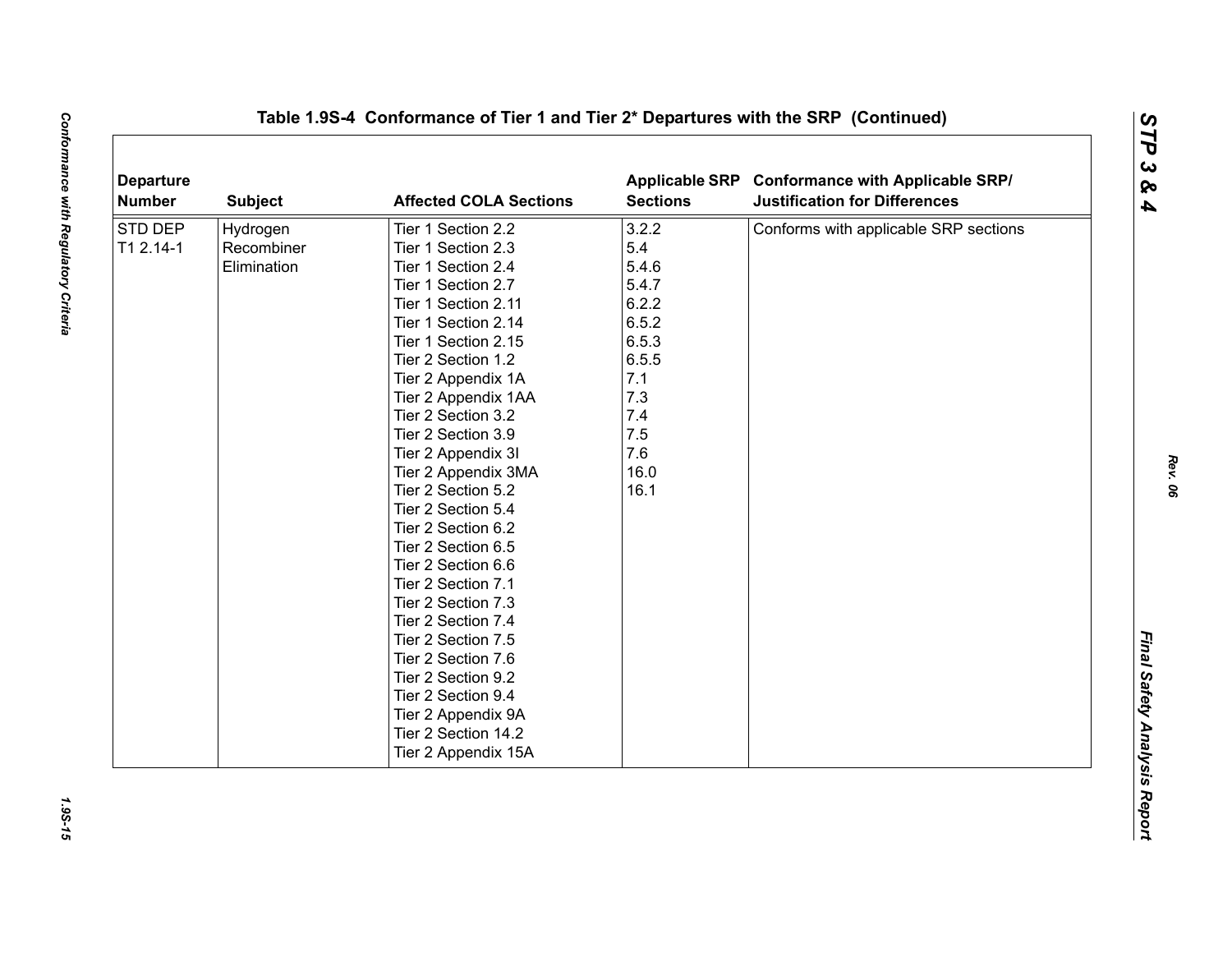| <b>Departure</b><br><b>Number</b>   | <b>Subject</b>                                    | <b>Affected COLA Sections</b>                                                                                                                                                                                                                                                                                                                                                        | <b>Sections</b> | Applicable SRP Conformance with Applicable SRP/<br><b>Justification for Differences</b> |
|-------------------------------------|---------------------------------------------------|--------------------------------------------------------------------------------------------------------------------------------------------------------------------------------------------------------------------------------------------------------------------------------------------------------------------------------------------------------------------------------------|-----------------|-----------------------------------------------------------------------------------------|
| STD DEP<br>T1 2.14-1<br>(continued) | Hydrogen<br>Recombiner<br>Elimination (continued) | Tier 2 Section 16.3.3.6.1<br>Tier 2 Section 16.3.3.6.2<br>Tier 2 Section 16.3.6.3.1<br>Tier 2 Section 16.3.6.3.2<br>Tier 2 Section 16.5.0<br>Tier 2 Section 16B.3.3.6.1<br>Tier 2 Section 16B.3.3.6.2<br>Tier 2 Section 16B.3.6.3.1<br>Tier 2 Section 16B.3.6.3.2<br>Tier 2 Appendix 18A<br>Tier 2 Appendix 18B<br>Tier 2 Appendix 18F<br>Tier 2 Appendix 18H<br>Tier 2 Appendix 19A |                 |                                                                                         |
|                                     |                                                   |                                                                                                                                                                                                                                                                                                                                                                                      |                 |                                                                                         |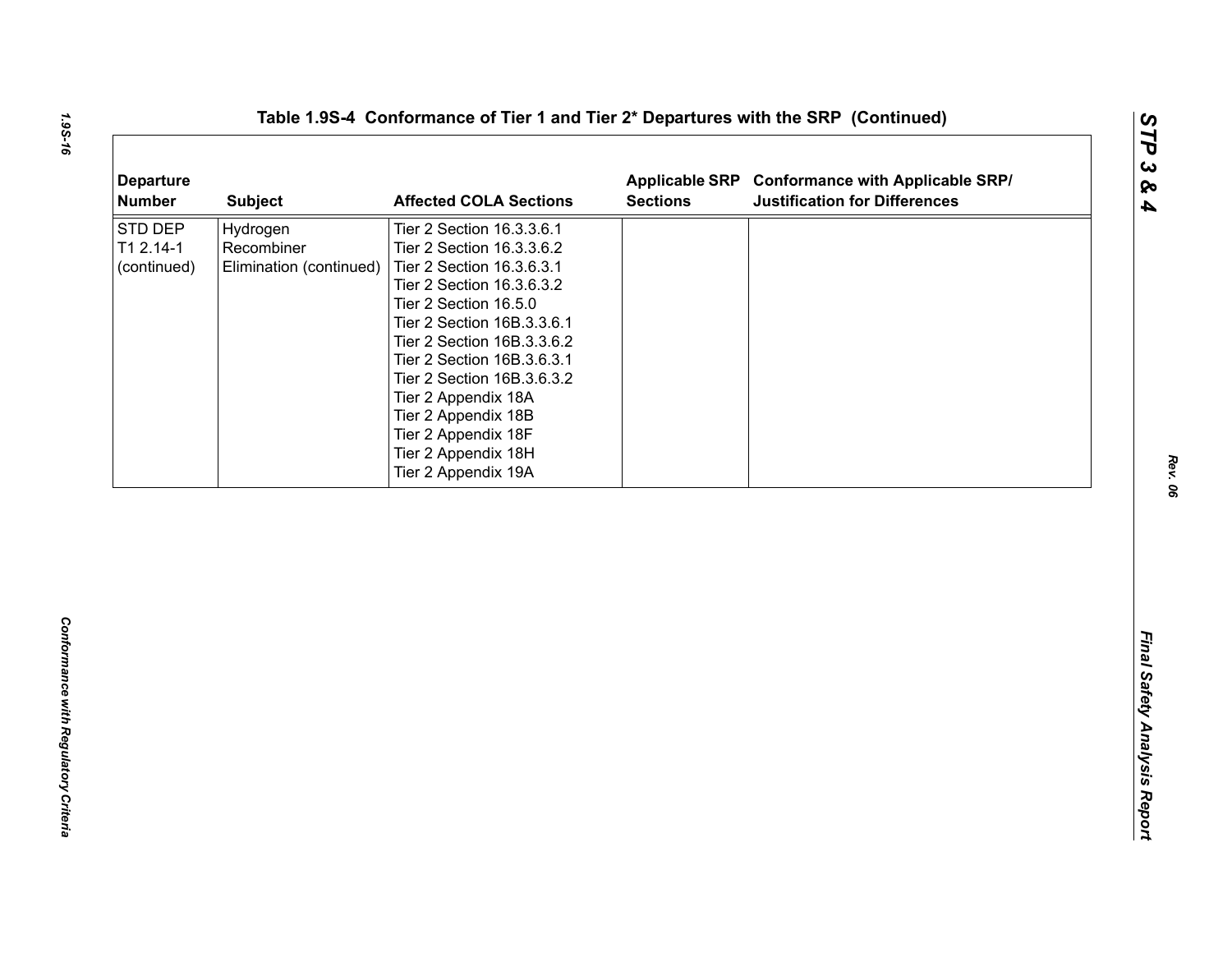| <b>Departure</b><br><b>Number</b> | <b>Subject</b>       | <b>Affected COLA Sections</b> | <b>Sections</b> | Applicable SRP Conformance with Applicable SRP/<br><b>Justification for Differences</b> |
|-----------------------------------|----------------------|-------------------------------|-----------------|-----------------------------------------------------------------------------------------|
| STD DEP                           | Radwaste Building    | Tier 1 Section 2.15           | 2.0             | Conforms with applicable SRP sections                                                   |
| T1 2.15-1                         | Substructure Seismic | Tier 2 Section 2.0            | 2.4.13          |                                                                                         |
|                                   | Classification       | Tier 2 Section 2.4S.13        | 2.5.4           |                                                                                         |
|                                   |                      | Tier 2 Section 2.5S.4         | 3.2.1           |                                                                                         |
|                                   |                      | Tier 2 Section 3.1            | 3.2.2           |                                                                                         |
|                                   |                      | Tier 2 Section 3.2            | 3.3.1           |                                                                                         |
|                                   |                      | Tier 2 Section 3.3            | 3.3.2           |                                                                                         |
|                                   |                      | Tier 2 Section 3.4            | 3.4.1           |                                                                                         |
|                                   |                      | Tier 2 Section 3.7            | 3.7.1           |                                                                                         |
|                                   |                      | Tier 2 Section 3.8            | 3.7.2           |                                                                                         |
|                                   |                      | Tier 2 Appendix 3C            | 3.7.3           |                                                                                         |
|                                   |                      | Tier 2 Appendix 3H            | 3.8.3           |                                                                                         |
|                                   |                      | Tier 2 Section 11.4           | 3.8.4           |                                                                                         |
|                                   |                      | Tier 2 Section 12.2           | 11.4            |                                                                                         |
|                                   |                      | Tier 2 Section 14.3           | 12.2            |                                                                                         |
|                                   |                      | Tier 2 Section 15.7           | 14.3            |                                                                                         |
|                                   |                      | Tier 2 Section 19.4           | 15.7.3          |                                                                                         |
|                                   |                      | Tier 2 Appendix 19H           | 15.7.4          |                                                                                         |
|                                   |                      | Tier 2 Section 21.0           | 15.7.5          |                                                                                         |
|                                   |                      | Tier 2 Section 21.1           | 19.0            |                                                                                         |
| STD DEP                           | <b>RBSRDG</b>        | Tier 1 Section 2.15           | 9.4.1           | Conforms with applicable SRP sections                                                   |
|                                   |                      |                               |                 |                                                                                         |
|                                   |                      |                               |                 |                                                                                         |
| T1 2.15-2                         | <b>HVAC</b>          | Tier 2 Section 9.4            | 9.4.3<br>9.4.4  |                                                                                         |

1.95-17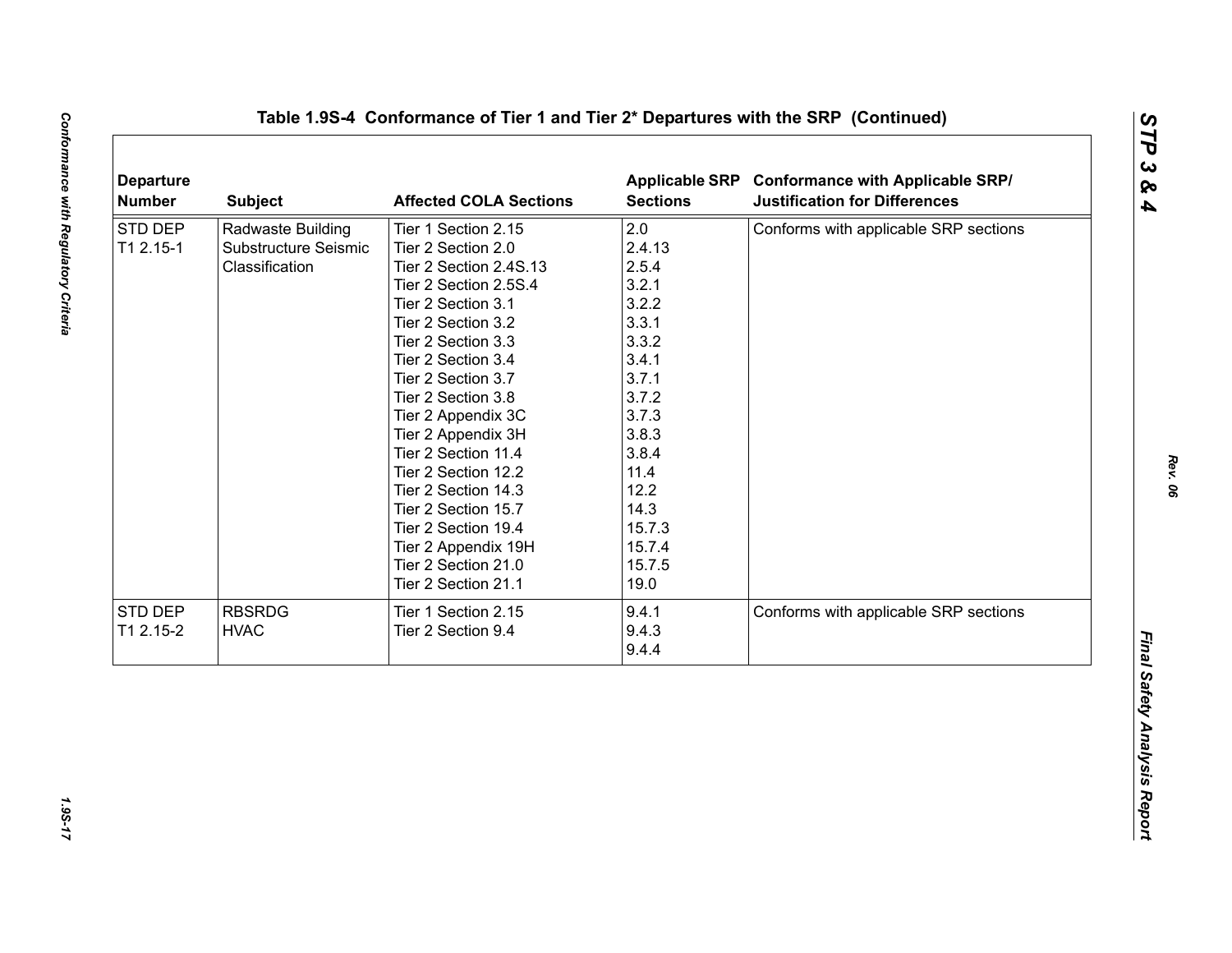| 3.2.1<br>Safety-Related<br>Conforms with applicable SRP sections<br>Tier 1 Section 2.2<br>3.2.2<br>T1 3.4-1<br><b>I&amp;C Architecture</b><br>Tier 1 Section 2.7<br>6.2.4<br>Tier 1 Section 3.4<br>Tier 2 Section 1.2<br>App 7.0-A<br>Tier 2 Section 3.2<br>7.1<br>$7.2$<br>Tier 2 Section 6.2<br>7.3<br>Tier 2 Section 7.1<br>7.4<br>Tier 2 Section 7.2<br>7.6<br>Tier 2 Section 7.3<br>7.7<br>Tier 2 Section 7.4<br>7.9<br>Tier 2 Section 7.6<br>10.3<br>Tier 2 Section 7.7<br>10.4.5<br>Tier 2 Appendix 7A<br>Tier 2 Appendix 7C<br>10.4.7<br>11.5<br>Tier 2 Section 10.1<br>Tier 2 Section 10.4<br>12.3-12.4 | <b>Departure</b><br><b>Number</b> | <b>Subject</b> | <b>Affected COLA Sections</b> | <b>Sections</b> | Applicable SRP Conformance with Applicable SRP/<br><b>Justification for Differences</b> |
|------------------------------------------------------------------------------------------------------------------------------------------------------------------------------------------------------------------------------------------------------------------------------------------------------------------------------------------------------------------------------------------------------------------------------------------------------------------------------------------------------------------------------------------------------------------------------------------------------------------|-----------------------------------|----------------|-------------------------------|-----------------|-----------------------------------------------------------------------------------------|
|                                                                                                                                                                                                                                                                                                                                                                                                                                                                                                                                                                                                                  | STD DEP                           |                |                               |                 |                                                                                         |
|                                                                                                                                                                                                                                                                                                                                                                                                                                                                                                                                                                                                                  |                                   |                |                               |                 |                                                                                         |
|                                                                                                                                                                                                                                                                                                                                                                                                                                                                                                                                                                                                                  |                                   |                |                               |                 |                                                                                         |
|                                                                                                                                                                                                                                                                                                                                                                                                                                                                                                                                                                                                                  |                                   |                |                               |                 |                                                                                         |
|                                                                                                                                                                                                                                                                                                                                                                                                                                                                                                                                                                                                                  |                                   |                |                               |                 |                                                                                         |
|                                                                                                                                                                                                                                                                                                                                                                                                                                                                                                                                                                                                                  |                                   |                |                               |                 |                                                                                         |
|                                                                                                                                                                                                                                                                                                                                                                                                                                                                                                                                                                                                                  |                                   |                |                               |                 |                                                                                         |
|                                                                                                                                                                                                                                                                                                                                                                                                                                                                                                                                                                                                                  |                                   |                |                               |                 |                                                                                         |
|                                                                                                                                                                                                                                                                                                                                                                                                                                                                                                                                                                                                                  |                                   |                |                               |                 |                                                                                         |
|                                                                                                                                                                                                                                                                                                                                                                                                                                                                                                                                                                                                                  |                                   |                |                               |                 |                                                                                         |
|                                                                                                                                                                                                                                                                                                                                                                                                                                                                                                                                                                                                                  |                                   |                |                               |                 |                                                                                         |
|                                                                                                                                                                                                                                                                                                                                                                                                                                                                                                                                                                                                                  |                                   |                |                               |                 |                                                                                         |
|                                                                                                                                                                                                                                                                                                                                                                                                                                                                                                                                                                                                                  |                                   |                |                               |                 |                                                                                         |
|                                                                                                                                                                                                                                                                                                                                                                                                                                                                                                                                                                                                                  |                                   |                |                               |                 |                                                                                         |
|                                                                                                                                                                                                                                                                                                                                                                                                                                                                                                                                                                                                                  |                                   |                |                               |                 |                                                                                         |
|                                                                                                                                                                                                                                                                                                                                                                                                                                                                                                                                                                                                                  |                                   |                |                               |                 |                                                                                         |
|                                                                                                                                                                                                                                                                                                                                                                                                                                                                                                                                                                                                                  |                                   |                |                               |                 |                                                                                         |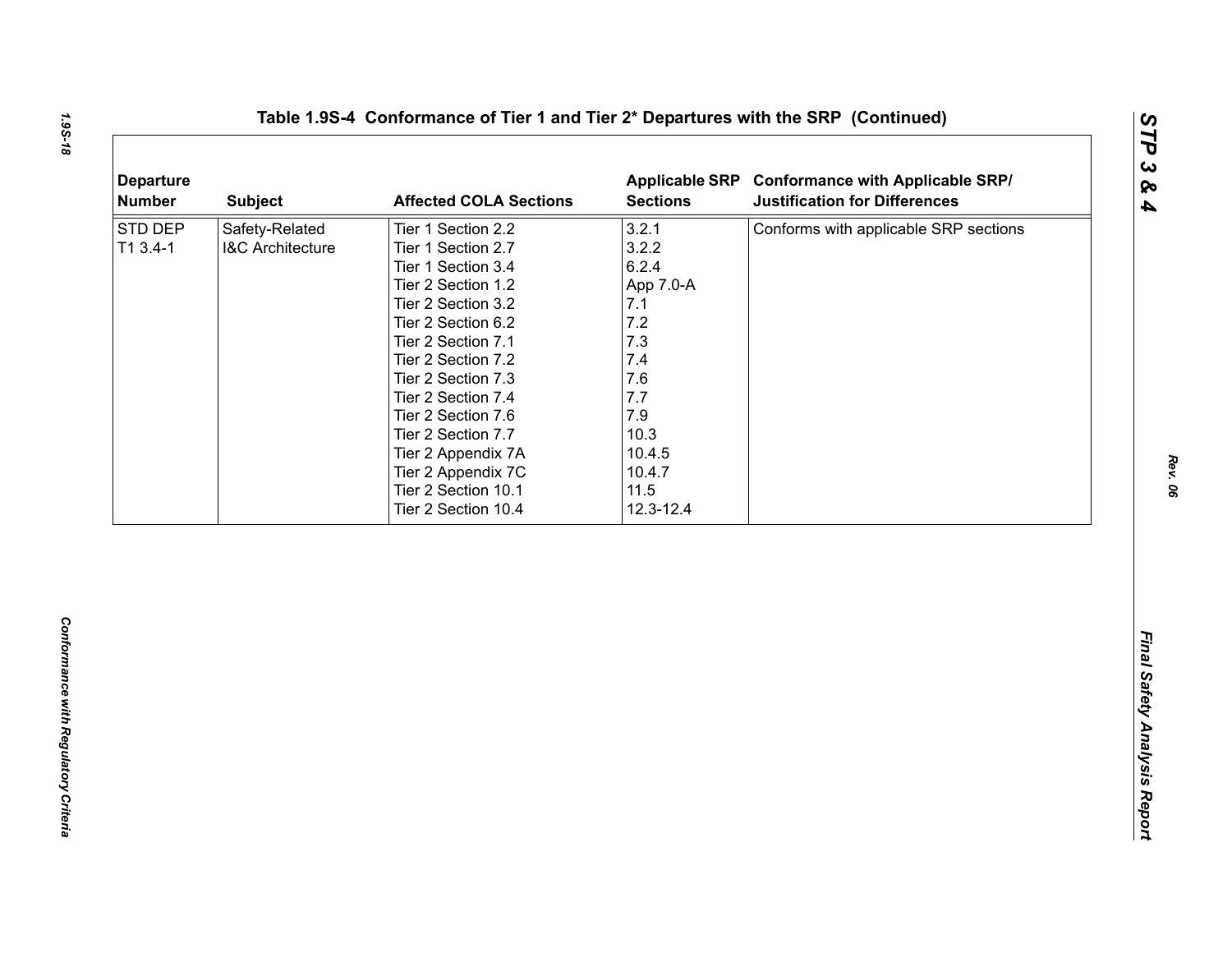| <b>Departure</b><br><b>Number</b> | <b>Subject</b>              | <b>Affected COLA Sections</b> | <b>Sections</b> | Applicable SRP Conformance with Applicable SRP/<br><b>Justification for Differences</b> |  |
|-----------------------------------|-----------------------------|-------------------------------|-----------------|-----------------------------------------------------------------------------------------|--|
| STD DEP                           | Safety-Related              | Tier 2 Section 11.5           | 14.2            |                                                                                         |  |
| T1 3.4-1                          | <b>I&amp;C Architecture</b> | Tier 2 Section 12.3           | 15.8            |                                                                                         |  |
| (Continued)                       | (continued)                 | Tier 2 Section 14.2           | 16.0            |                                                                                         |  |
|                                   |                             | Tier 2 Section 15.0           | 18.0            |                                                                                         |  |
|                                   |                             | Tier 2 Section 15.1S          | 19.0            |                                                                                         |  |
|                                   |                             | Tier 2 Appendix 15B           |                 |                                                                                         |  |
|                                   |                             | Tier 2 Appendix 15E           |                 |                                                                                         |  |
|                                   |                             | Tier 2 Section 16.1.0         |                 |                                                                                         |  |
|                                   |                             | Tier 2 Section 16.5.0         |                 |                                                                                         |  |
|                                   |                             | Tier 2 Section 16.3.3.1.4     |                 |                                                                                         |  |
|                                   |                             | Tier 2 Section 16.3.3.3.1     |                 |                                                                                         |  |
|                                   |                             | Tier 2 Section 16B.3.3.1.1    |                 |                                                                                         |  |
|                                   |                             | Tier 2 Section 16B.3.3.1.4    |                 |                                                                                         |  |
|                                   |                             | Tier 2 Section 16B.3.3.3.1    |                 |                                                                                         |  |
|                                   |                             | Tier 2 Section 16B.3.3.4.1    |                 |                                                                                         |  |
|                                   |                             | Tier 2 Section 16B.3.3.5.1    |                 |                                                                                         |  |
|                                   |                             | Tier 2 Section 16B.3.3.6.1    |                 |                                                                                         |  |
|                                   |                             | Tier 2 Section 16B.3.3.6.2    |                 |                                                                                         |  |
|                                   |                             | Tier 2 Section 16B.3.8.4      |                 |                                                                                         |  |
|                                   |                             | Tier 2 Section 18.4           |                 |                                                                                         |  |
|                                   |                             | Tier 2 Section 18.6           |                 |                                                                                         |  |
|                                   |                             | Tier 2 Section 18.8           |                 |                                                                                         |  |
|                                   |                             | Tier 2 Appendix 18C           |                 |                                                                                         |  |
|                                   |                             | Tier 2 Appendix 18E           |                 |                                                                                         |  |
|                                   |                             | Tier 2 Section 19.3           |                 |                                                                                         |  |
|                                   |                             | Tier 2 Section 19.9           |                 |                                                                                         |  |
|                                   |                             | Tier 2 Section 19.11          |                 |                                                                                         |  |
|                                   |                             | Tier 2 Appendix 19K           |                 |                                                                                         |  |
|                                   |                             | Tier 2 Appendix 19L           |                 |                                                                                         |  |
|                                   |                             | Tier 2 Appendix 19N           |                 |                                                                                         |  |
|                                   |                             | Tier 2 Appendix 19Q           |                 |                                                                                         |  |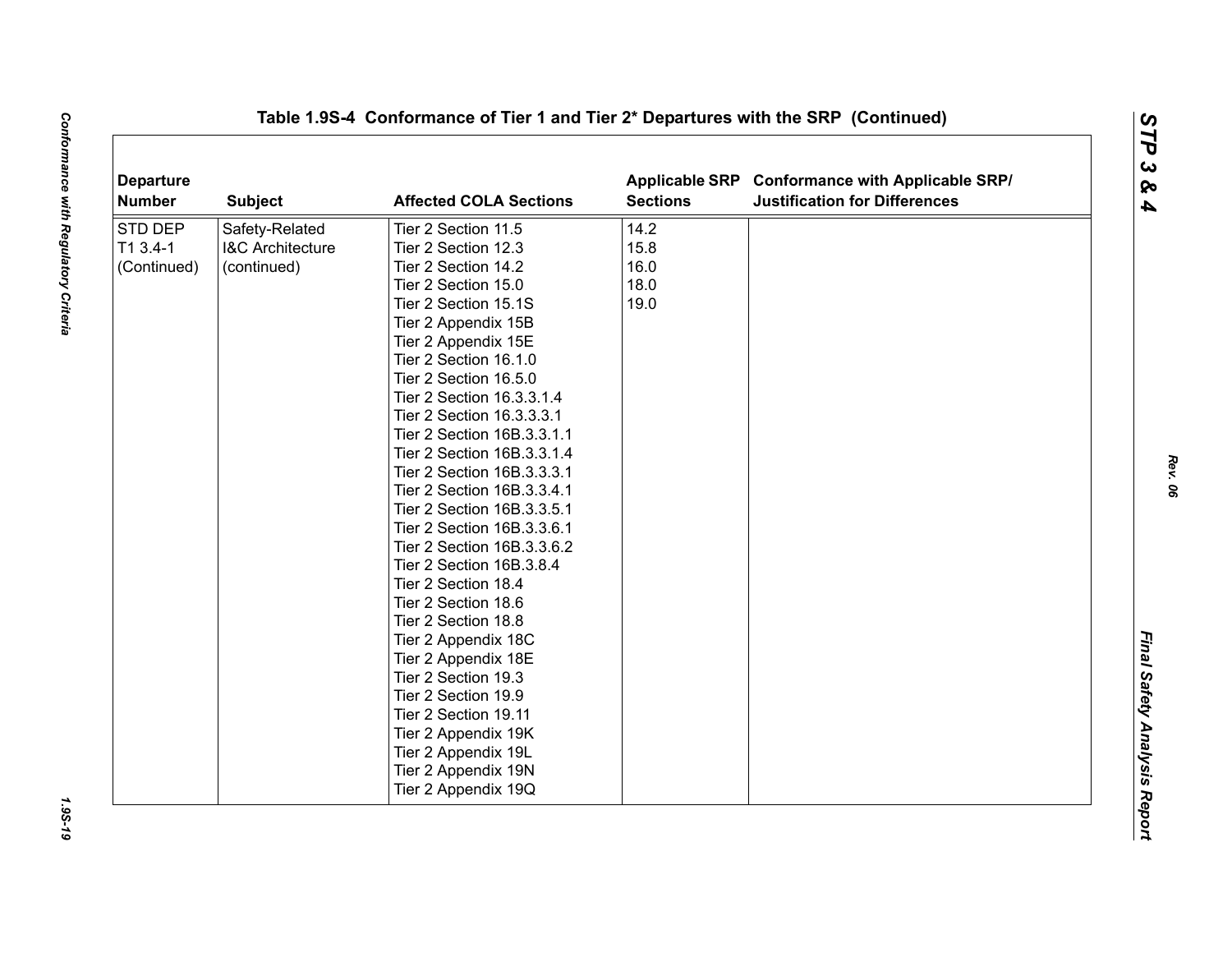| <b>Departure</b><br><b>Number</b> | <b>Subject</b>               | <b>Affected COLA Sections</b>                                                                                                                                                                                                                                                                       | <b>Sections</b>                                                                                                                                                       | Applicable SRP Conformance with Applicable SRP/<br><b>Justification for Differences</b> |
|-----------------------------------|------------------------------|-----------------------------------------------------------------------------------------------------------------------------------------------------------------------------------------------------------------------------------------------------------------------------------------------------|-----------------------------------------------------------------------------------------------------------------------------------------------------------------------|-----------------------------------------------------------------------------------------|
| STP DEP<br>T1 5.0-1               | <b>Site Parameters</b>       | Tier 1 Section 5.0<br>Tier 2 Section 2.2<br>Tier 2 Section 3.1<br>Tier 2 Section 3.4<br>Tier 2 Appendix 3H<br>Tier 2 Section 9.4<br>Tier 2 Section 19.3<br>Tier 2 Section 19.9<br>Tier 2 Section 19.11<br>Tier 2 Section 19.13<br>Tier 2 Appendix 19K<br>Tier 2 Appendix 19Q<br>Tier 2 Appendix 19R | 2.0<br>$2.2.1 - 2.2.2$<br>2.4.1<br>2.4.2<br>2.4.3<br>2.4.4<br>2.4.10<br>3.4.1<br>3.4.2<br>6.4<br>6.5.1<br>9.2.1<br>9.2.5<br>9.4.1<br>9.4.2<br>9.4.3<br>9.4.4<br>9.4.5 | Conforms with applicable SRP sections<br>Conforms with FSER 19.1.3.3.4                  |
| STD DEP<br>$1.8 - 1$              | Codes, Standards,<br>and RGs | Tier 2 Section 1.8<br>Tier 2 Section 5.2<br>Tier 2 Appendix 7A                                                                                                                                                                                                                                      | 1.8<br>3.2.1<br>3.2.2<br>3.8.1<br>3.8.3<br>3.8.4<br>3.8.5<br>3.12<br>5.2.3<br>5.2.4<br>5.2.5<br>5.3.1<br>5.3.2                                                        | Conforms with applicable SRP sections                                                   |

*Rev. 06*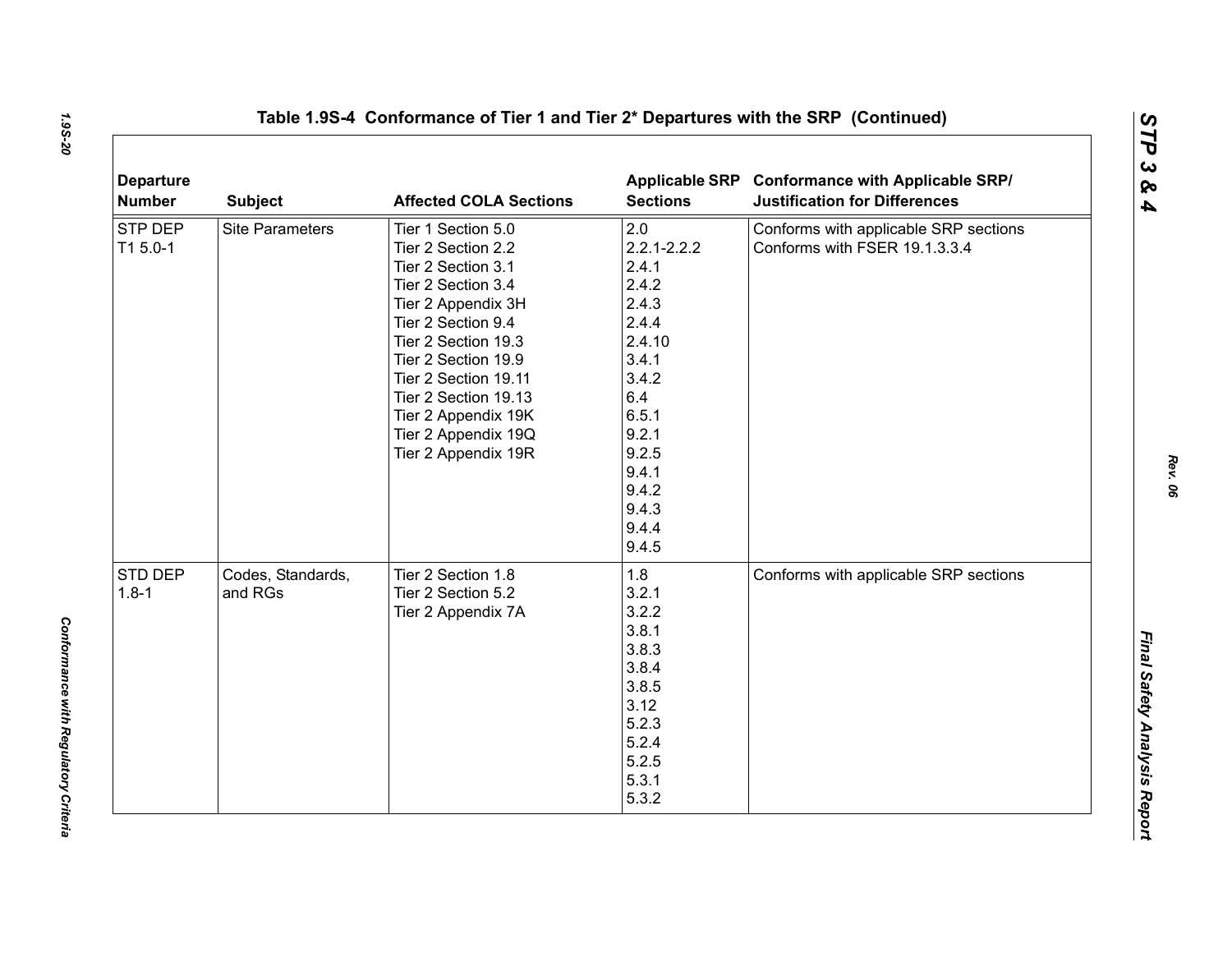| <b>Departure</b><br><b>Number</b>        | <b>Subject</b>                 | <b>Affected COLA Sections</b>                                                            | <b>Applicable SRP</b><br><b>Sections</b> | <b>Conformance with Applicable SRP/</b><br><b>Justification for Differences</b> |
|------------------------------------------|--------------------------------|------------------------------------------------------------------------------------------|------------------------------------------|---------------------------------------------------------------------------------|
| STD DEP<br>$3B-2$<br>(see note<br>below) | Revised Pool Swell<br>Analysis | Tier 2, Appendix 3B                                                                      | 6.2.1.1.C<br>19.0                        | Conforms with applicable SRP sections                                           |
|                                          |                                | Note: STD DEP 3B-2 does not impact COLA Tier 1 or Tier 2*, but does require NRC approval |                                          |                                                                                 |
|                                          |                                |                                                                                          |                                          |                                                                                 |
|                                          |                                |                                                                                          |                                          |                                                                                 |
|                                          |                                |                                                                                          |                                          |                                                                                 |
|                                          |                                |                                                                                          |                                          |                                                                                 |
|                                          |                                |                                                                                          |                                          |                                                                                 |
|                                          |                                |                                                                                          |                                          |                                                                                 |
|                                          |                                |                                                                                          |                                          |                                                                                 |
|                                          |                                |                                                                                          |                                          |                                                                                 |
|                                          |                                |                                                                                          |                                          |                                                                                 |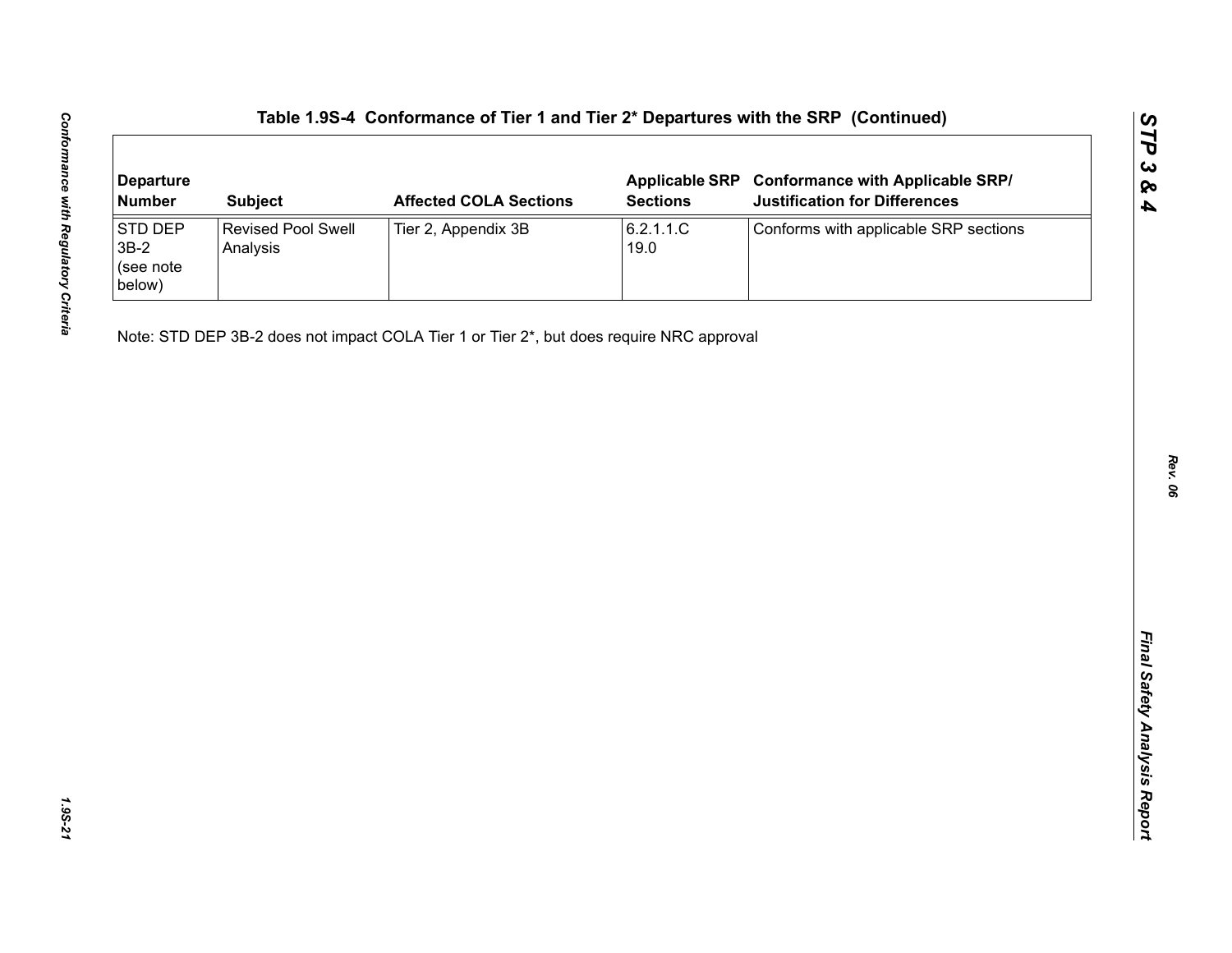|  | Table 1.9S-5 COL Applicant Resolution of ABWR DCD Appendix 19B Issues |  |  |  |  |
|--|-----------------------------------------------------------------------|--|--|--|--|
|--|-----------------------------------------------------------------------|--|--|--|--|

|                           | <b>Title</b>                                                                                                     | <b>Resolution</b>                                                                                                                                                                                                                                               |
|---------------------------|------------------------------------------------------------------------------------------------------------------|-----------------------------------------------------------------------------------------------------------------------------------------------------------------------------------------------------------------------------------------------------------------|
| <b>Generic Issues</b>     |                                                                                                                  |                                                                                                                                                                                                                                                                 |
| $A-1$                     | Water Hammer                                                                                                     | Section 19B.2.2                                                                                                                                                                                                                                                 |
| $A-36$                    | Control of Heavy Loads near Spent Fuel Pool                                                                      | Section 19B.2.12                                                                                                                                                                                                                                                |
| $A-47$                    | Safety Implications of Control Systems                                                                           | Operating procedures and<br>operator training will ensure<br>that the operators can mitigate<br>reactor vessel overfill events<br>that may occur via the<br>condensate booster pumps<br>during reduced pressure<br>operation of the system.<br>Section 19B.2.17 |
| $C-1$                     | Assurance of Continuous Long-Term Capability of<br>Hermetic Seals on Instrumentation and Electrical<br>Equipment | 19B.2.27                                                                                                                                                                                                                                                        |
| $C-17$                    | Interim Acceptance Criteria for Solidification Agents for<br><b>Radioactive Solid Wastes</b>                     | Section 19B.2.29;<br>10 CFR 61                                                                                                                                                                                                                                  |
| <b>New Generic Issues</b> |                                                                                                                  |                                                                                                                                                                                                                                                                 |
| 51                        | Proposed Requirements for Improving the Reliability of<br>Open Cycle Service Water Systems                       | Implementation of a baseline<br>fouling program issued to<br>licensees in<br>GL 89-13; Section 19B.2.35                                                                                                                                                         |
| 75                        | Generic Implications of ATWS Events at the Salem<br><b>Nuclear Plant</b>                                         | Sections 13.4S, 13.5, and<br>19B.2.38                                                                                                                                                                                                                           |
| 105                       | Interfacing Systems LOCA at BWRs                                                                                 | No longer listed in NUREG-<br>0933. Therefore, not<br>applicable to future reactor<br>plants.                                                                                                                                                                   |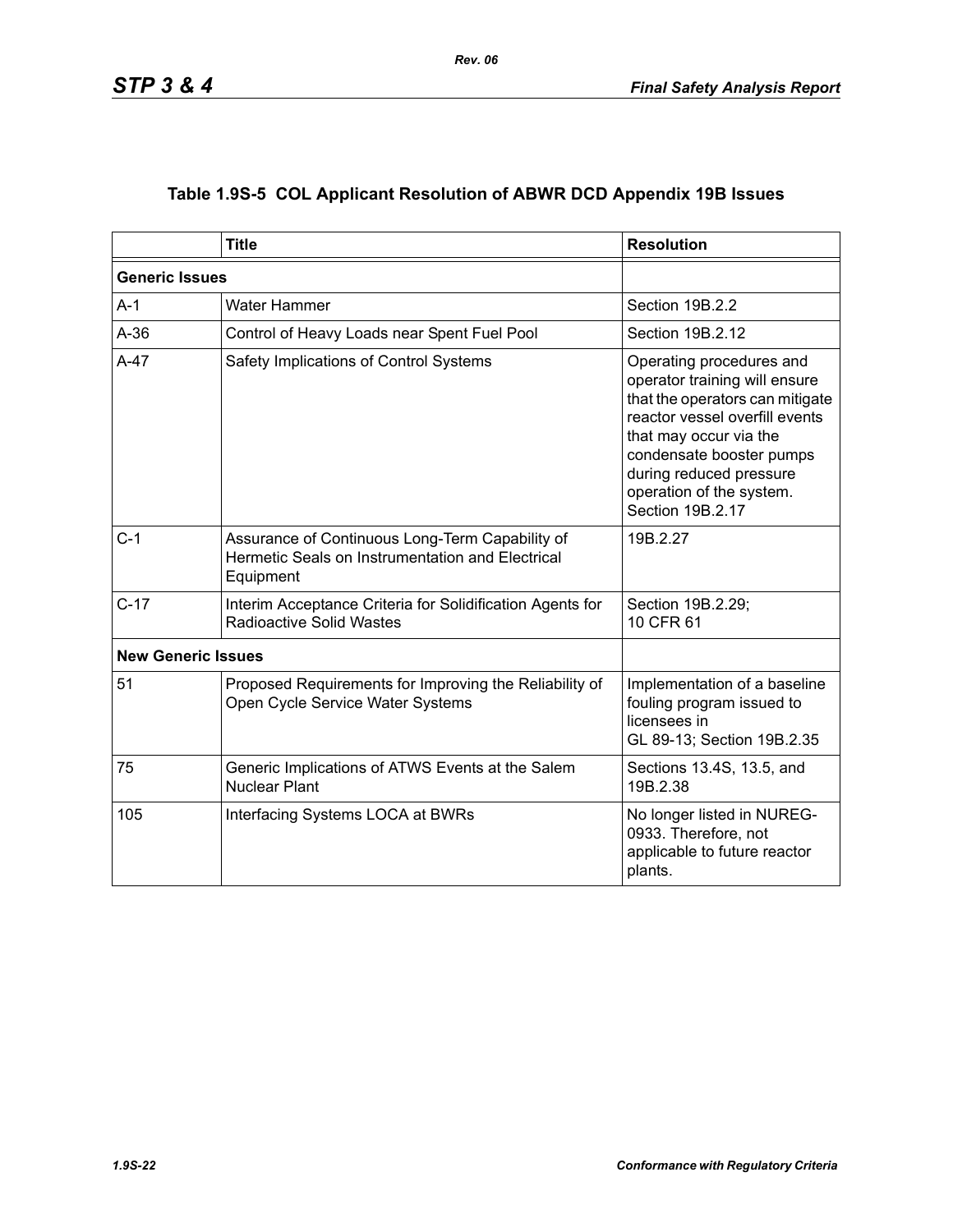|             | Table 1.9S-5 COL Applicant Resolution of ABWR DCD Appendix 19B Issues |
|-------------|-----------------------------------------------------------------------|
| (Continued) |                                                                       |

|                   | <b>Title</b>                                                                                       | <b>Resolution</b>                                                                             |
|-------------------|----------------------------------------------------------------------------------------------------|-----------------------------------------------------------------------------------------------|
| 145               | Actions to Reduce Common Cause Failures                                                            | No longer listed in NUREG-<br>0933. Therefore, not<br>applicable to future reactor<br>plants. |
| 153               | Loss of Essential Service Water in LWRs                                                            | No longer listed in NUREG-<br>0933. Therefore, not<br>applicable to future reactor<br>plants. |
|                   | <b>Issues Resolved with no New Requirements</b>                                                    |                                                                                               |
| $A-29$            | Nuclear Power Plant Design for Reduction of<br>Vulnerability to Industrial Sabotage                | No longer listed in NUREG-<br>0933. Therefore, not<br>applicable to future reactor<br>plants. |
| 120               | On-Line Testability of Protection Systems                                                          | No longer listed in NUREG-<br>0933. Therefore, not<br>applicable to future reactor<br>plants. |
| 151               | Reliability of Anticipated Transient without Scram<br>Recirculation Pump Trip in BWRs              | No longer listed in NUREG-<br>0933. Therefore, not<br>applicable to future reactor<br>plants. |
| <b>TMI Issues</b> |                                                                                                    |                                                                                               |
| I.A.1.1           | <b>Shift Technical Advisor</b>                                                                     | Section 13.1                                                                                  |
| I.A.1.2           | <b>Shift Supervisor Administrative Duties</b>                                                      | Section 13.1                                                                                  |
| I.A.1.3           | Shift Manning                                                                                      | <b>Technical Specifications</b>                                                               |
| I.A.2.1(1)        | Qualifications - Experience                                                                        | Section 13.2                                                                                  |
| I.A.2.1(2)        | Training                                                                                           | Section 13.2                                                                                  |
| I.A.2.1(3)        | Facility Certification of Competence and Fitness of<br>Applicants for Operator and Senior Operator | Section 13.2                                                                                  |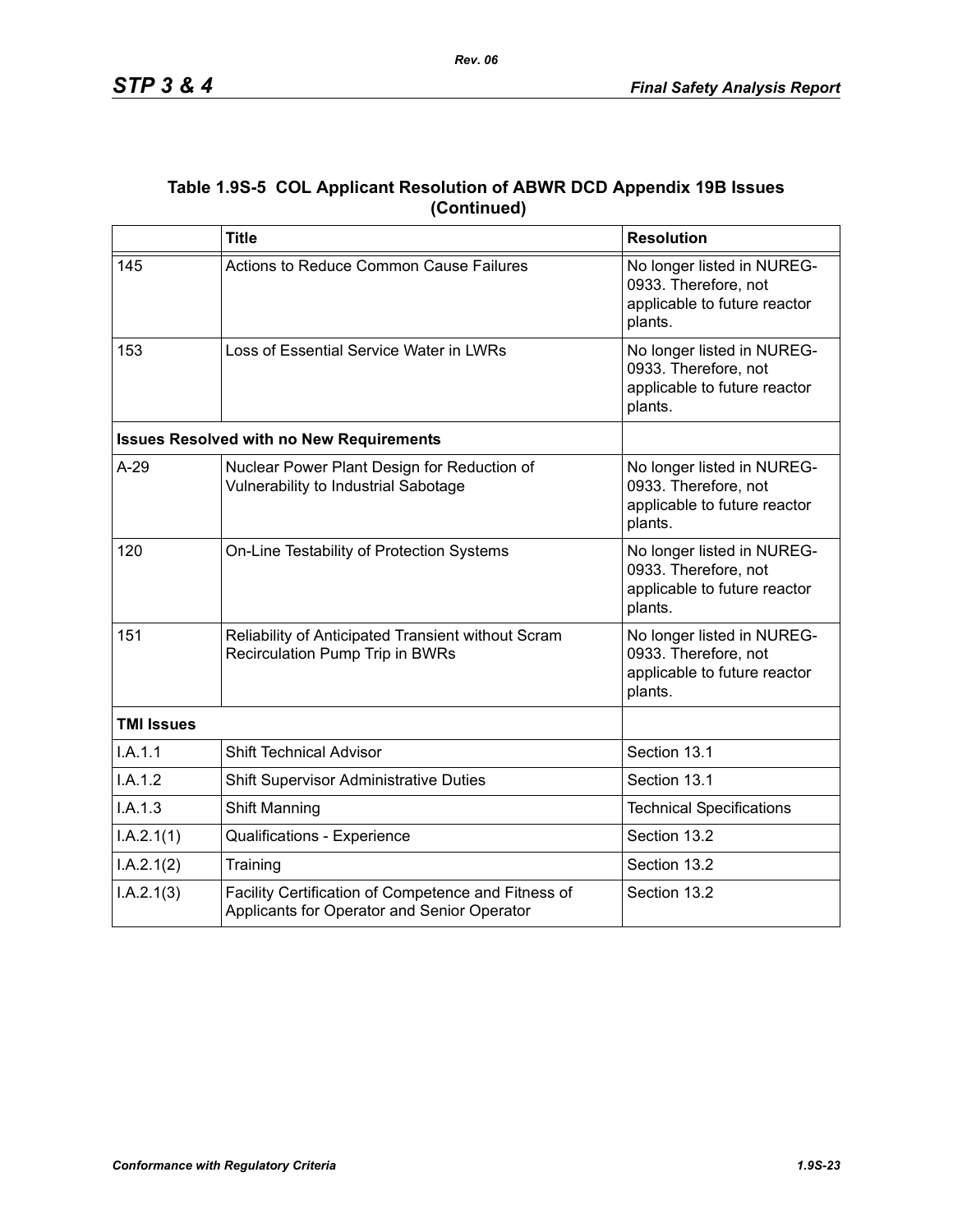|             | Table 1.9S-5 COL Applicant Resolution of ABWR DCD Appendix 19B Issues |
|-------------|-----------------------------------------------------------------------|
| (Continued) |                                                                       |

*Rev. 06*

|            | <b>Title</b>                                                                                      | <b>Resolution</b>                                                            |
|------------|---------------------------------------------------------------------------------------------------|------------------------------------------------------------------------------|
| I.A.2.3    | Administration of Training Programs                                                               | Section 13.2                                                                 |
| I.A.2.6(1) | Revise Regulatory Guide 1.8                                                                       | NRC action. Not applicable.                                                  |
| I.A.3.1    | Revise Scope of Criteria for Licensing Examinations                                               | NRC action. Not applicable.                                                  |
| I.A.4.1(2) | Interim Changes in Training Simulators                                                            | STP 3 & 4 will conform with<br>RG 1.149 and will have an<br>onsite simulator |
| I.C.1(1)   | <b>Small Break LOCAs</b>                                                                          | Section 13.5                                                                 |
| 1.C.1(2)   | Inadequate Core Cooling                                                                           | Section 13.5                                                                 |
| I.C.2      | <b>Shift and Relief Turnover Procedures</b>                                                       | Section 13.5                                                                 |
| I.C.3      | <b>Shift Supervisor Responsibilities</b>                                                          | Section 13.1; Conduct of<br>Operations                                       |
| I.C.4      | <b>Control Room Access</b>                                                                        | <b>Conduct of Operations</b><br>Procedure                                    |
| I.C.6      | Procedures for Verification of Correct Performance of<br><b>Operating Activities</b>              | <b>Conduct of Operations</b><br>Procedure                                    |
| I.C.7      | <b>NSSS Vendor Review of Procedures</b>                                                           | Applicable to W and CE only.                                                 |
| I.C.8      | Pilot - Monitoring of Selected Emergency Procedures for<br>Near-Term Operating License Applicants | Historical issue. No longer<br>applicable.                                   |
| II.B.1     | Reactor Coolant System Vents                                                                      | Sections 1A.2.5 and 13.5                                                     |
| II.B.4     | Training for Mitigating Core Damage                                                               | Section 13.2                                                                 |
| ILE.6.1    | <b>Test Adequacy Study</b>                                                                        | Section 19B.2.68                                                             |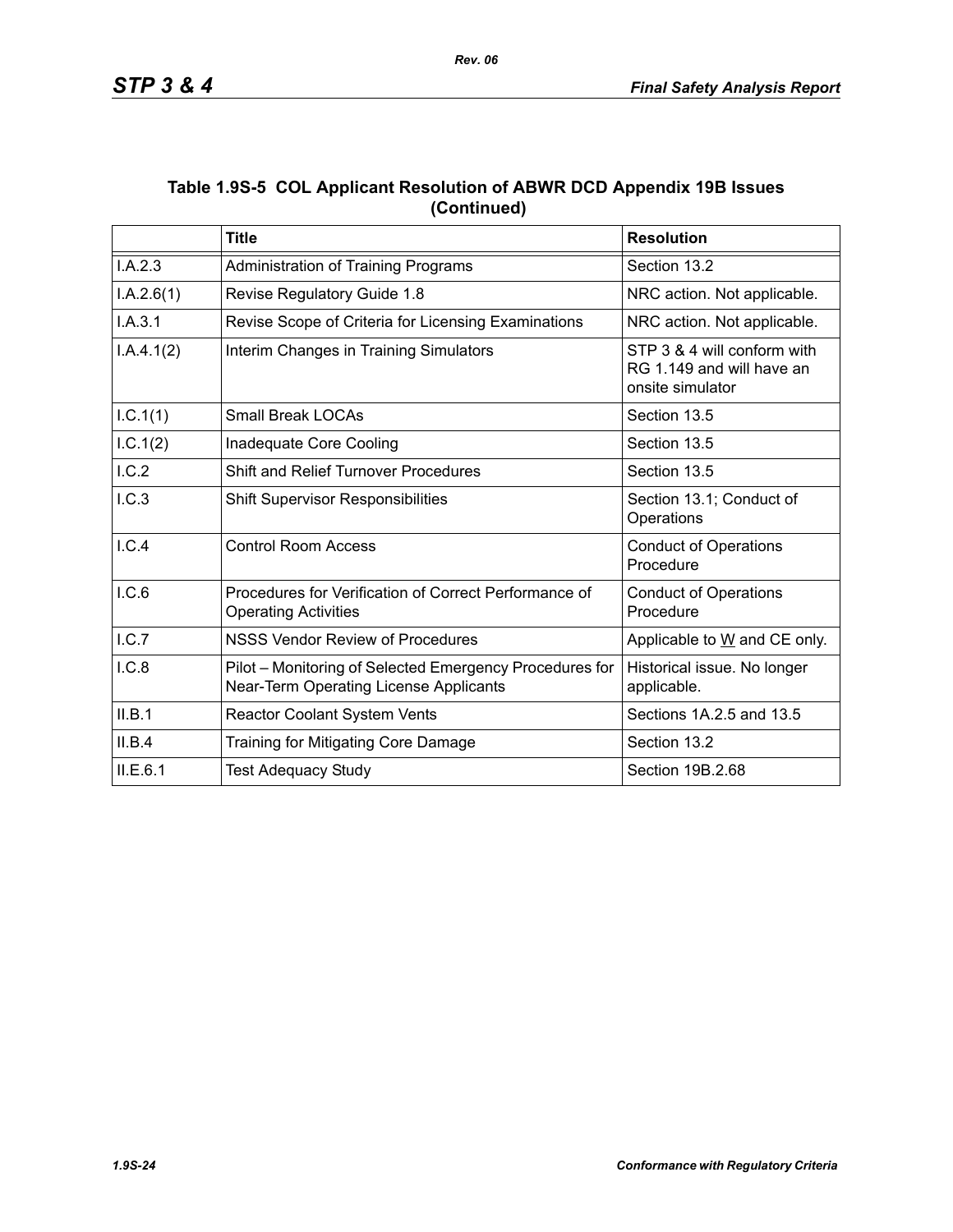|             | Table 1.9S-5 COL Applicant Resolution of ABWR DCD Appendix 19B Issues |
|-------------|-----------------------------------------------------------------------|
| (Continued) |                                                                       |

|              | <b>Title</b>                                                                                 | <b>Resolution</b>                                                                             |
|--------------|----------------------------------------------------------------------------------------------|-----------------------------------------------------------------------------------------------|
| II.J.4.1     | Revise Deficiency Reporting Requirements                                                     | NRC action. Not applicable.                                                                   |
| ILK.3(15)    | Modify Break Detection Logic to Prevent Spurious<br>Isolation of HPCI and RCIC Systems       | Sections 1A.2.23 and 14.2                                                                     |
| III.A.1.1(1) | Implement Action Plan Requirements for Promptly<br>Improving Licensee Emergency Preparedness | NRC action. Not applicable.                                                                   |
| III.A.2.1(1) | Publish Proposed Amendments to the Rules                                                     | NRC action. Not applicable.                                                                   |
| III.A.2.1(2) | <b>Conduct Public Regional Meetings</b>                                                      | No longer listed in NUREG-<br>0933. Therefore, not<br>applicable to future reactor<br>plants. |
| III.A.2.1(3) | Prepare Final Commission Paper Recommending<br>Adoption of Rules                             | No longer listed in NUREG-<br>0933. Therefore, not<br>applicable to future reactor<br>plants. |
| III.A.2.1(4) | Revise Inspection Program to Cover Upgraded<br>Requirements                                  | NRC action. Not applicable.                                                                   |
| III.A.2.2    | Development of Guidance and Criteria                                                         | NRC action. Not applicable.                                                                   |
| III.A.3.3(1) | Install Direct Dedicated Telephone Lines                                                     | STP 3 & 4 will use direct lines<br>installed by<br>STP 1 & 2.                                 |
| III.A.3.3(2) | Obtain Dedicated, Short-Range Radio Communication<br>Systems                                 | NRC action. Not applicable.                                                                   |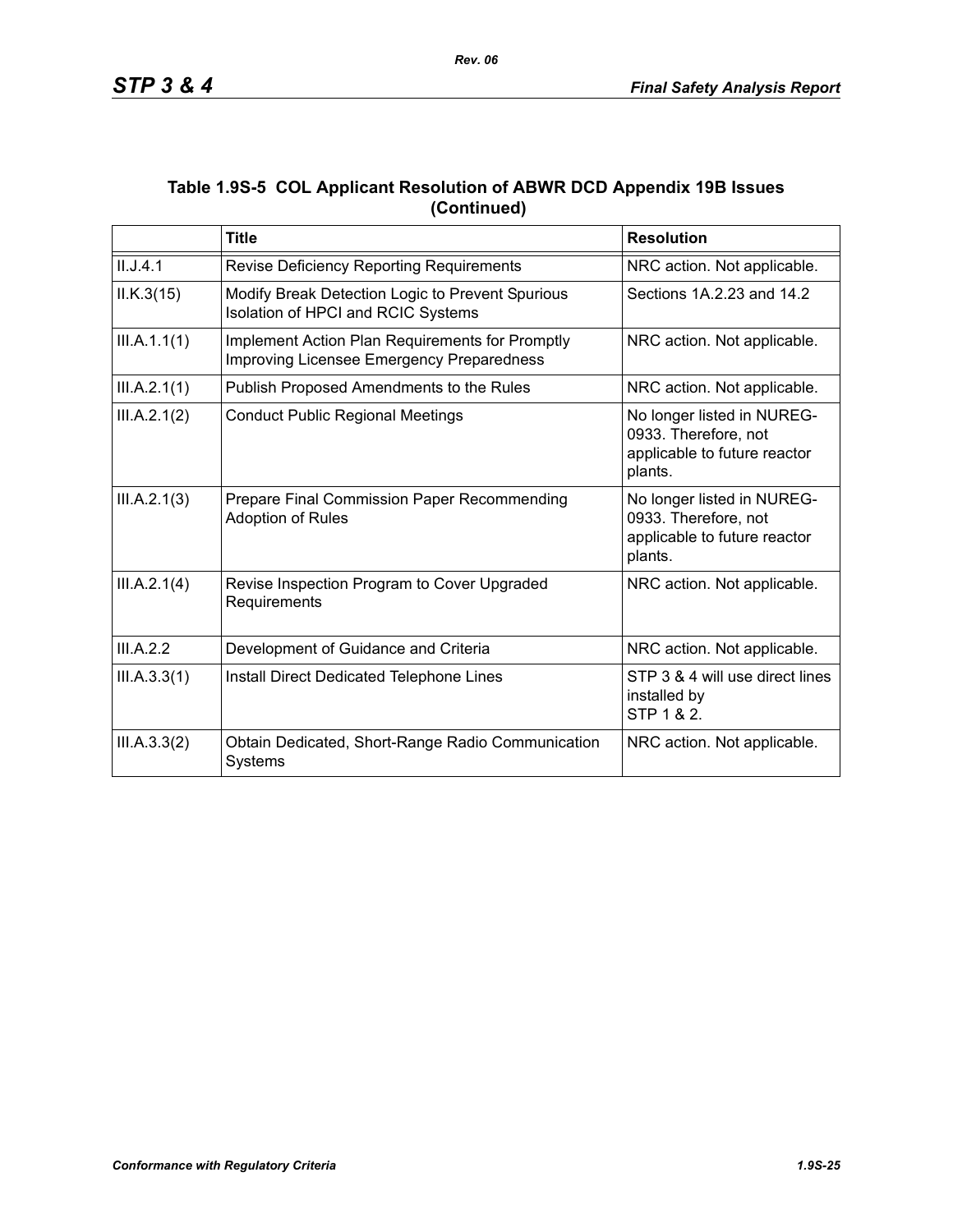# **Table 1.9S-6 COL Applicant Resolution of Generic Communications Issues**

| No.                    | <b>Title</b>                                                                           | <b>Comment</b>                                                                                               |
|------------------------|----------------------------------------------------------------------------------------|--------------------------------------------------------------------------------------------------------------|
| <b>Generic Letters</b> |                                                                                        |                                                                                                              |
| 80-110                 | Periodic Updating of Final Safety Analysis<br>Reports (FSARs)                          | STP 3 & 4 will comply with<br>10 CFR 50.71(e)                                                                |
| 81-04                  | <b>Emergency Procedures and Training for Station</b><br><b>Blackout Events</b>         | Refer to Sections 13.2 and 13.5.                                                                             |
| 81-38                  | Storage of Low-Level Radioactive Wastes at<br><b>Power Reactor Sites</b>               | No longer applicable.                                                                                        |
| 82-21                  | <b>Technical Specifications for Fire Protection</b><br>Audits                          | STP 3 & 4 will comply with<br>10 CFR 50 App R.                                                               |
| 82-39                  | Problems with the Submittals of 10CFR73.21<br>Safeguards Information Licensing Review  | No longer applicable.                                                                                        |
| 83-05                  | Safety Evaluation of "Emergency Procedure<br>Guidelines," Rev 2, NEDO-24932, June 1982 | No longer applicable.                                                                                        |
| 83-07                  | Nuclear Waste Policy Act of 1982                                                       | STP 3 & 4 will negotiate a new contract with<br>DOE for Spent Fuel prior to obtaining a<br>COL.              |
| 83-33                  | NRC Position on Certain Requirements of<br>Appendix R to 10 CFR 50                     | STP 3 & 4 will comply with<br>10 CFR 50 App R.                                                               |
| 87-06                  | Periodic Verification of Leak Tight Integrity of<br><b>Pressure Isolation Valves</b>   | Periodic testing of pressure isolation valves<br>is assured by the ABWR DCD and the ISI<br>and IST programs. |
| 88-18                  | Plant Record Storage on Optical Disks                                                  | Refer to Section 17.5S; Quality Assurance<br>Program Description, Section 17.2                               |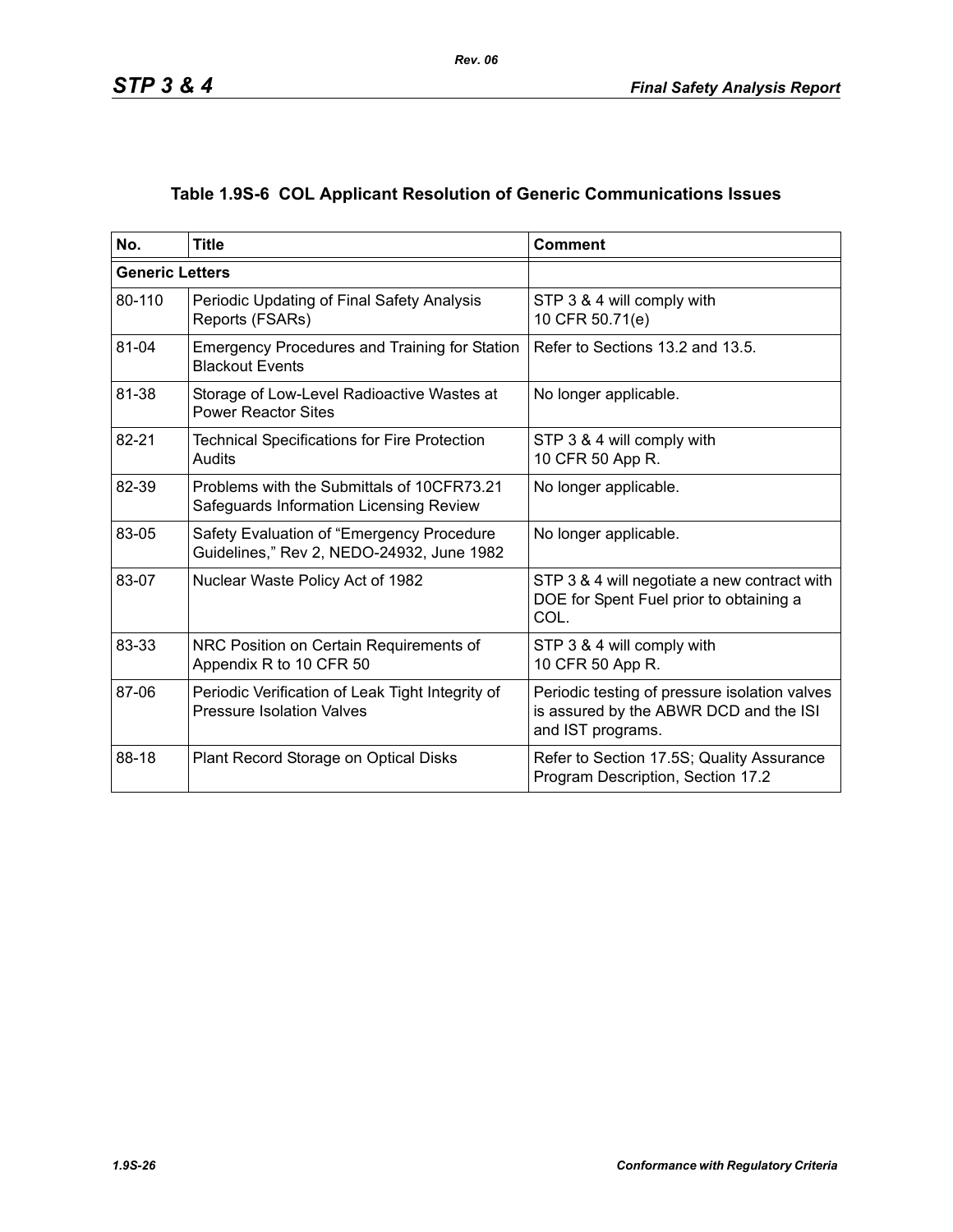| No.                 | <b>Title</b>                                                                                                                                                                                                                                                                                                      | <b>Comment</b>                                                                 |
|---------------------|-------------------------------------------------------------------------------------------------------------------------------------------------------------------------------------------------------------------------------------------------------------------------------------------------------------------|--------------------------------------------------------------------------------|
| 89-01               | Implementation of programmatic Controls for<br>Radiological Effluent Technical Specifications in<br>the Administrative Controls Section of the<br>Technical Specifications and the Relocation of<br>Procedural Details of RETS to the Offsite Dose<br><b>Calculation Manual or the Process Control</b><br>Program | Refer to Section 13.4S.                                                        |
| 89-02               | Actions to Improve the Detection of Counterfeit<br>and Fraudulently Marketed Products                                                                                                                                                                                                                             | Refer to Section 17.5S and the Quality<br><b>Assurance Program Description</b> |
| 89-04               | Guidance on Developing Acceptable In-service<br><b>Testing Program</b>                                                                                                                                                                                                                                            | Refer to Section 13.4S.                                                        |
| 89-10               | Safety-Related Motor-Operated Valve Testing<br>and Surveillance                                                                                                                                                                                                                                                   | Refer to Section 13.4S.                                                        |
| 89-13               | Service Water System Problems Affecting<br>Safety-Related Equipment                                                                                                                                                                                                                                               | Refer to section 9.2.15                                                        |
| 89-15               | <b>Emergency Response Data System</b>                                                                                                                                                                                                                                                                             | Refer to the Security Plan.                                                    |
| $91 - 03$           | Reporting of Safeguards Events                                                                                                                                                                                                                                                                                    | Refer to the Security Plan.                                                    |
| $91 - 10$           | <b>Explosive Searches at Protected Area Portals</b>                                                                                                                                                                                                                                                               | Refer to the Security Plan.                                                    |
| $91 - 16$           | Licensed Operators' and Other Nuclear Facility<br>Personnel Fitness for Duty                                                                                                                                                                                                                                      | Refer to Section 13.7.                                                         |
| <b>IE Bulletins</b> |                                                                                                                                                                                                                                                                                                                   |                                                                                |
| 80-05               | Vacuum Condition Resulting in Damage to<br>Chemical and Volume Control System (CVCS)<br><b>Holdup Tanks</b>                                                                                                                                                                                                       | Not applicable to BWRs.                                                        |

### **Table 1.9S-6 COL Applicant Resolution of Generic Communications Issues (Continued)**